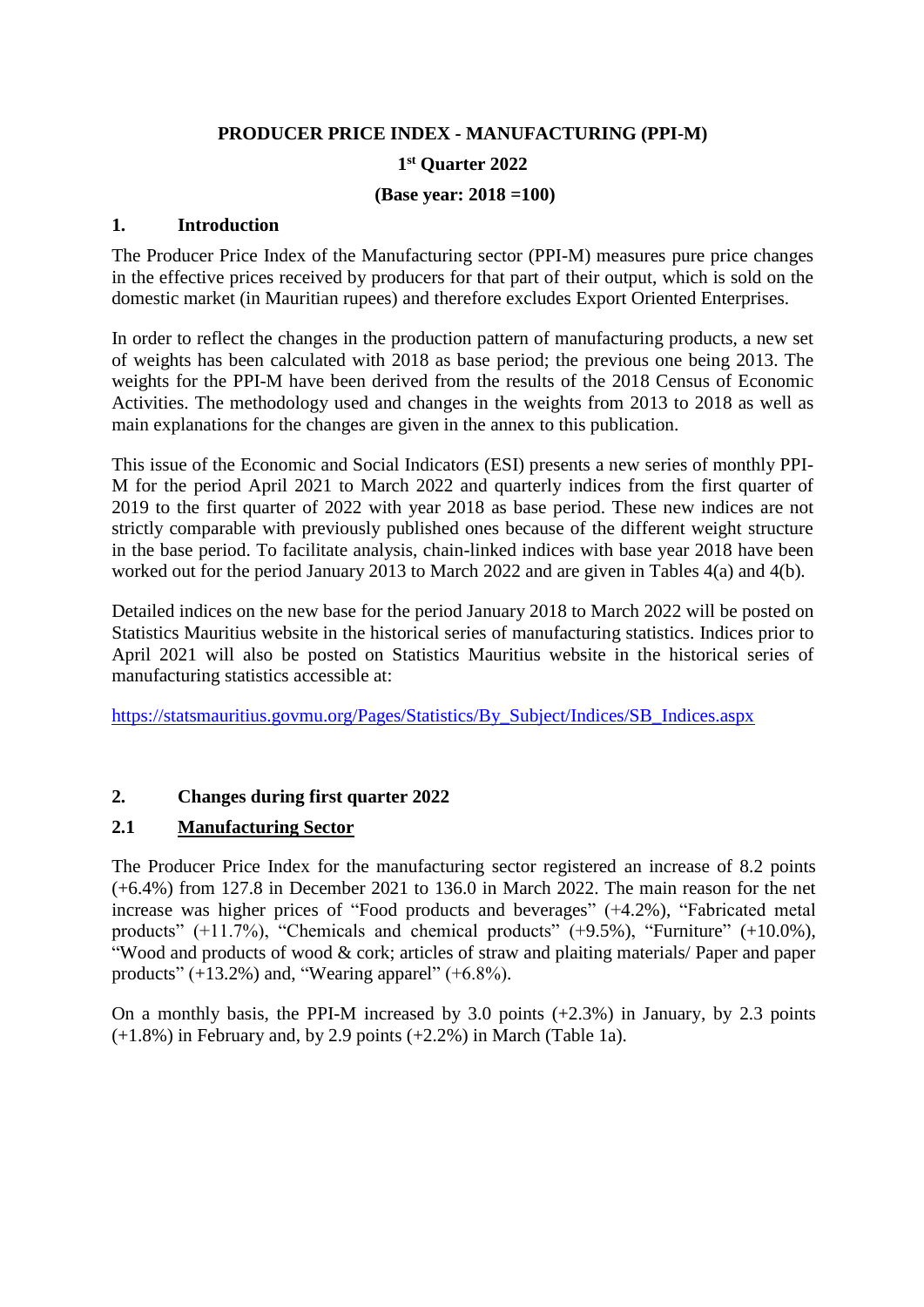

#### **2.2 Manufacture of Food Products and Beverages**

The Producer Price Index for "Food products and beverages", which accounts for 44.7% of the total weight, registered a net increase of 5.2 points (+4.2%) from 122.8 in December 2021 to 128.0 in March 2022. This increase was mainly attributable to higher prices of "Grain mill products"  $(+19.3\%)$ , "Processing and preserving of meat"  $(+5.5\%)$ , "Malt liquors and malt including non-alcoholic beer"  $(+2.6\%)$ , "Animal feed"  $(+7.6\%)$  and, "Bakery products"  $(+5.0\%)$ .



On a monthly basis, this index increased by 1.3 points (+1.1%) in January, by 2.1 points  $(+1.7%)$  in February and, by 1.8 points  $(+1.4%)$  in March (Table 1b).

#### **2.3 Manufacture of Chemicals and Chemical Products**

The Producer Price Index for "Chemicals and Chemical Products", which accounts for 8.9% of the total weight, registered a net increase of 11.9 points (+9.5%) from 125.6 in December 2021 to 137.5 in March 2022. This increase was mainly attributable to higher prices of "Fertilizers and nitrogen compounds" (+28.3%), "Paints, varnishes and similar coatings, printing ink and mastics" (+12.0%) and, "Soap and detergents, cleaning and polishing preparations, perfumes and toilet preparations" (+6.4%).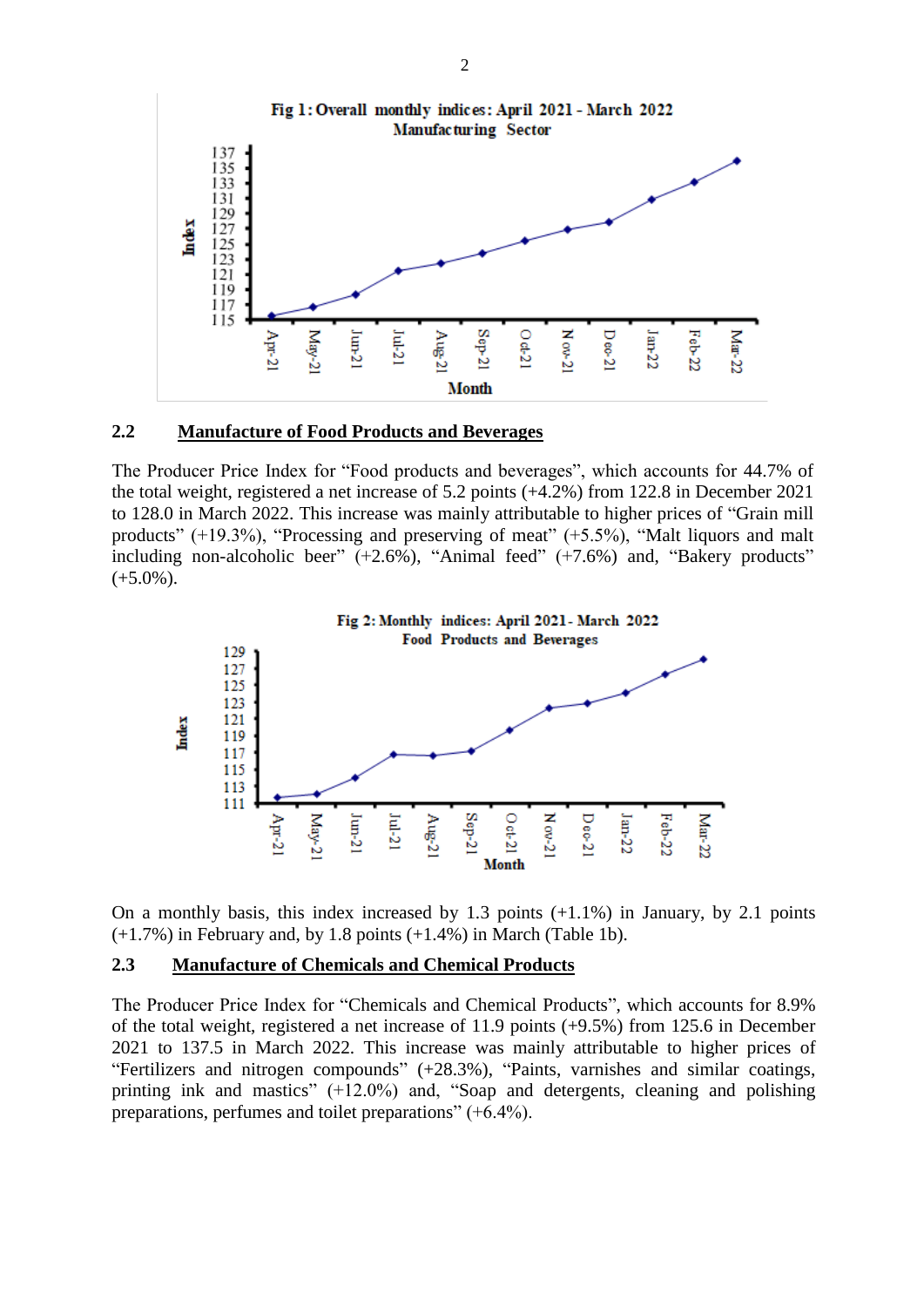

On a monthly basis, this index increased by 2.4 points (+1.9%) in January, by 1.9 points (+1.5%) in February and, by 7.6 points (+5.9%) in March (Table 1c).

#### **3. Change in quarterly PPI-M**

#### **3.1 Manufacturing Sector**

The average PPI-M for the first quarter of 2022 stood at 133.3, i.e. an increase of 6.6 points (+5.2%) from 126.7 in the fourth quarter of 2021. This increase was mainly attributable to higher prices of "Food products and beverages" (+3.8%), "Fabricated metal products" (+11.3%), "Furniture" (+8.0%), Chemicals and chemical products" (+6.0%) and, "Wearing apparel" (+6.8%) (Table 2a).

Compared to the corresponding quarter of 2021, the average PPI-M for the first quarter of 2022 increased by 20.2 points (+17.9%), mainly explained by higher prices of "Food products and beverages" (+13.9%), "Fabricated metal products" (+28.9%), "Chemicals and chemical products" (+25.9%), "Furniture" (+24.9%), "Wood and products of wood & cork; articles of straw and plaiting materials/ Paper and paper products" (+28.0%) and, "Other products" $(+15.6%)$ .

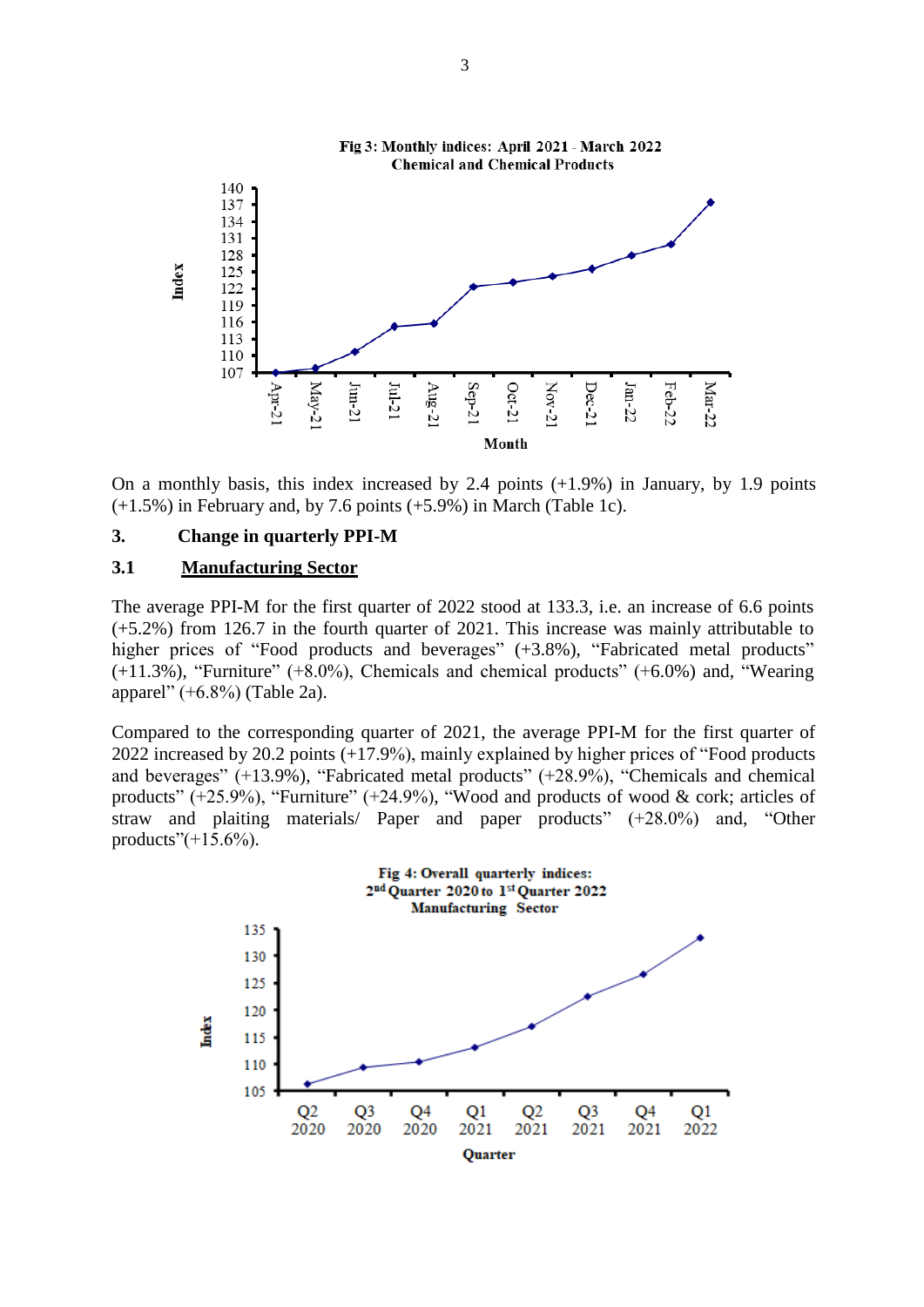#### **3.2 Manufacture of Food Products and Beverages**

Compared to the previous quarter, the index for "Food products and beverages" increased by 4.6 points (+3.8%) in the first quarter of 2022. The index for "Food products" increased by 6.3 points (+5.0%), mainly explained by higher prices of "Processing and preserving of meat" (+6.2%), "Grain mill products" (+8.4%), "Other food products n.e.c" (+4.5%) of which "Spices, sauces, condiments and other food products n.e.c" (+4.2%), "Bakery products" (+5.0%) of which "Bread/Pastries and cakes" (+5.6%) and, "Animal feed" (+5.6%). The index for "Beverages" increased by 1.7 points (+1.5%) in the first quarter of 2022, mainly due to higher prices of "Malt liquors and malt including non alcoholic beer" (+2.6%).

Compared to the first quarter of 2021, the index for "Food products and beverages" increased by 15.4 points (+13.9%). The index for "Food products" increased by 19.8 points (+17.6%), mainly due to higher prices of "Processing and preserving of meat  $(+19.1\%)$ , "Animal Feed" (+32.6%), "Other food products n.e.c" (+14.4%) of which "Spices, sauces, condiments and other food products n.e.c" (+22.2%) and, "Grain mill products" (+16.7%). The index for "Beverages" increased by 7.9 points (+7.3%), mainly due to higher prices of "Malt liquors and malt including non alcoholic beer" (+5.1%) and "Distilled potable alcoholic beverages"  $(+9.2\%)$ .



#### **3.3 Manufacture of Chemicals and Chemical Products**

Compared to the previous quarter, the index for "Chemicals and Chemical Products" increased by 7.5 points (+6.0%) in the first quarter of 2022. This increase was mainly explained by higher prices of "Paints, varnishes and similar coatings, printing ink and mastics" (+9.8%), "fertilizers and nitrogen compounds" (+13.2%) and, "Soap and detergents, cleaning and polishing preparations, perfumes and toilet preparations" (+4.5%).

Compared to the corresponding quarter of 2021, the index for "Chemicals and Chemical Products" increased by 27.1 points (+25.9%) in the first quarter of 2022. This increase was mainly explained by higher prices of "fertilizers and nitrogen compounds" (+104.4%), "basic metals" (+36.6%) and, "Soap and detergents, cleaning and polishing preparations, perfumes and toilet preparations" (+12.8%).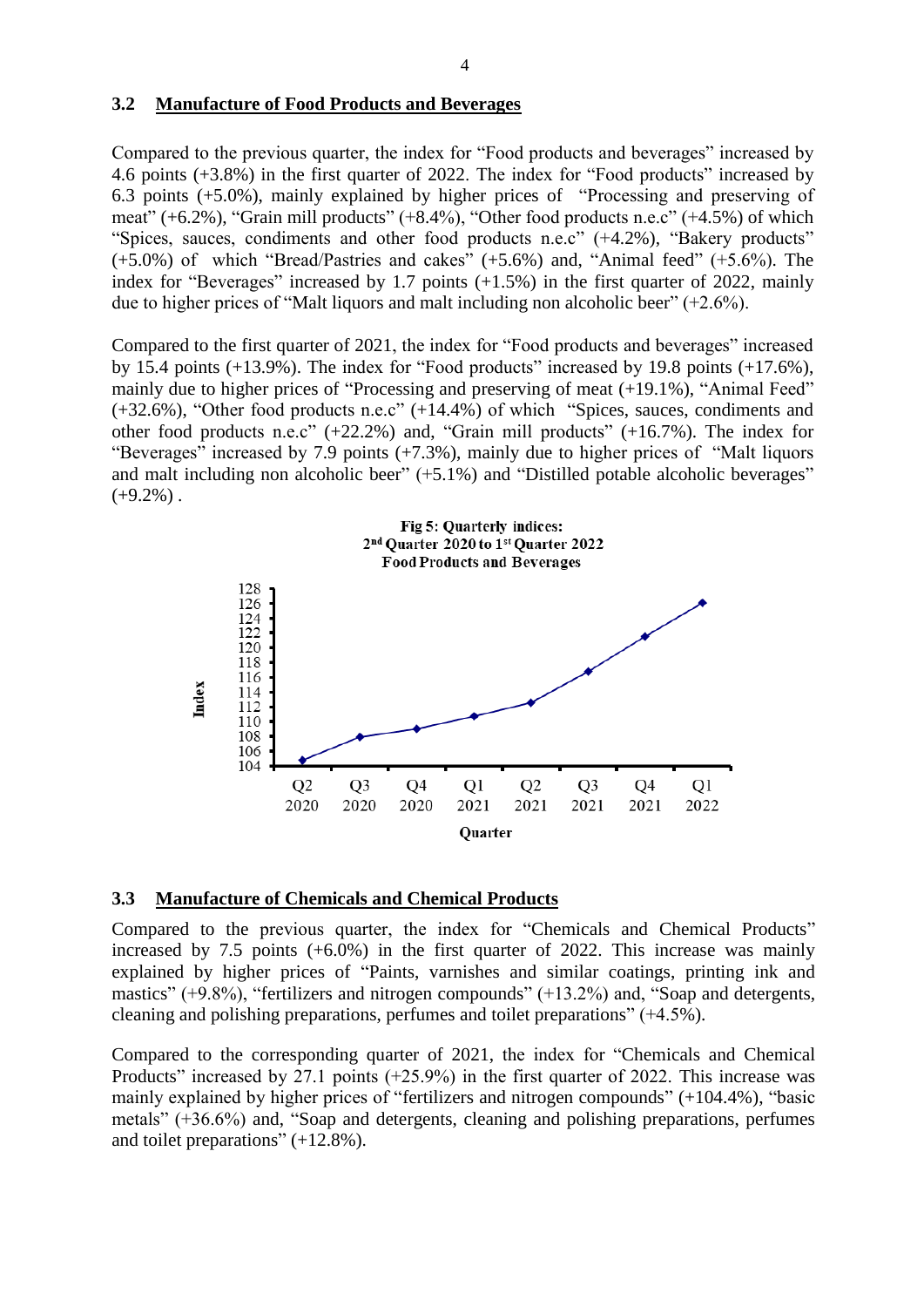

#### **4. Yearly Index**

The average yearly index for the manufacturing sector as a whole was 119.8 in 2021, i.e. 12.2 points (+11.3%) higher than the figure of 107.6 in 2020. The index for the "Manufacture of food products and beverages" was 115.4 in 2021 compared to 106.3 in 2020, showing an increase of 9.1 points (+8.6%). The index for the "Manufacture of chemicals and chemical products" stood at 113.8 in 2021, higher by 11.8 points (+11.6%) compared to 102.0 in 2020. The index for "Manufacture of rubber and plastic products" was 113.8 in 2021 compared to 101.3 in 2020, i.e. an increase of 12.5 points (+12.3%).



Figure 7 shows that the yearly indices for the manufacturing sector as a whole and that for "Manufacture of food products and beverages had an upward increasing trend from 2018 to 2021. As for the "Manufacture of chemicals and chemical products", from 2018 till 2019, the index remained nearly constant, then from 2019 till 2020, the index picked up slightly. It was as from 2020 till 2021, that the index for "Manufacture of chemicals and chemical products" increased steadily.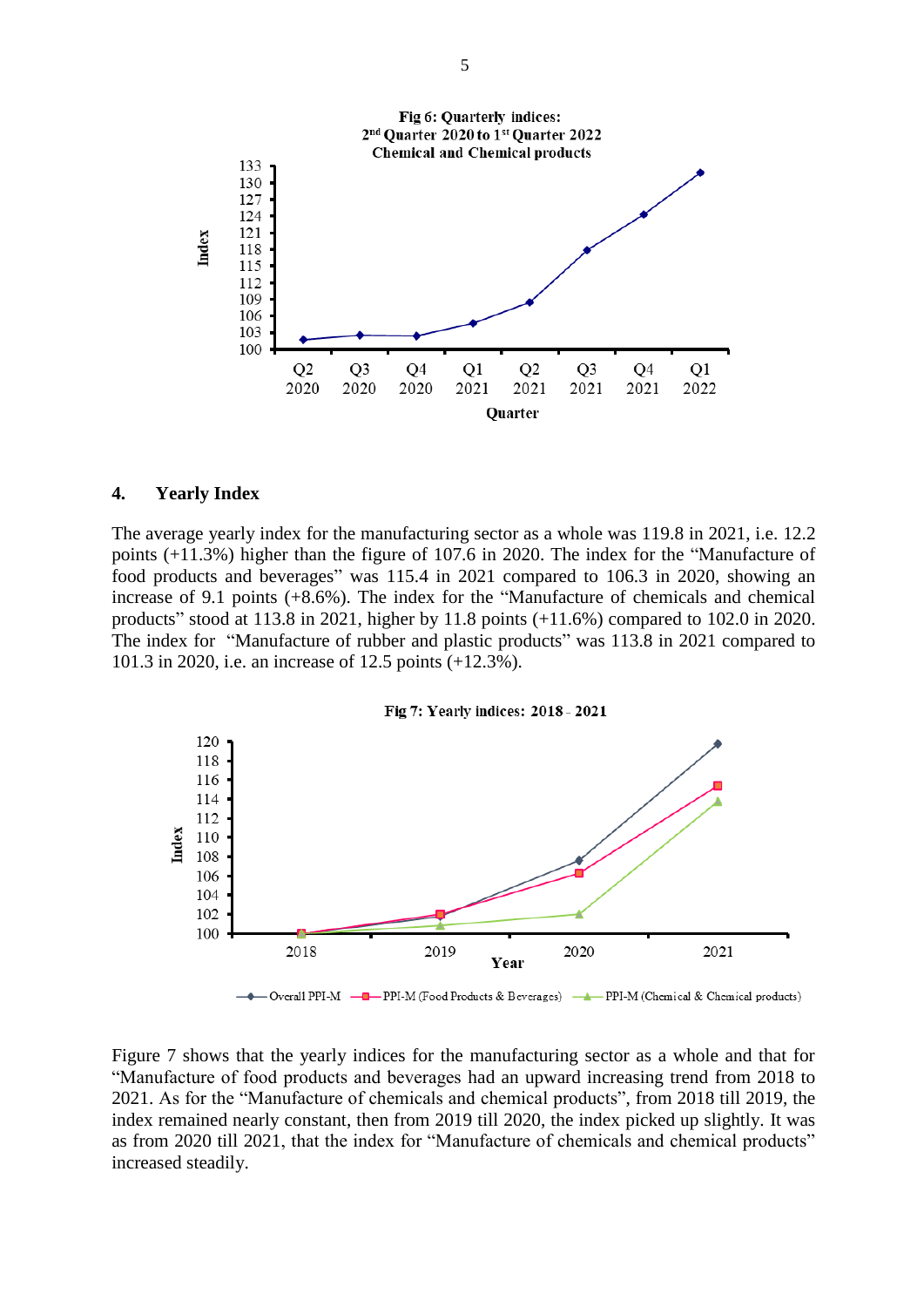### **Statistics Mauritius** Ministry of Finance, Economic Planning & Development Port Louis **16 June 2022**

## **Contact Persons:**

Ms. A. D. Soobhug Statistician [asoobhug@govmu.org](mailto:asoobhug@govmu.org)

Mr. H. Ramma Senior Statistical Officer hramma@govmu.org

J. Kennedy Street Port Louis

Statistics Mauritius Telephone: (230) 208 1800<br>L.I.C Centre Fax: (230) 211 4150 Fax: (230) 211 4150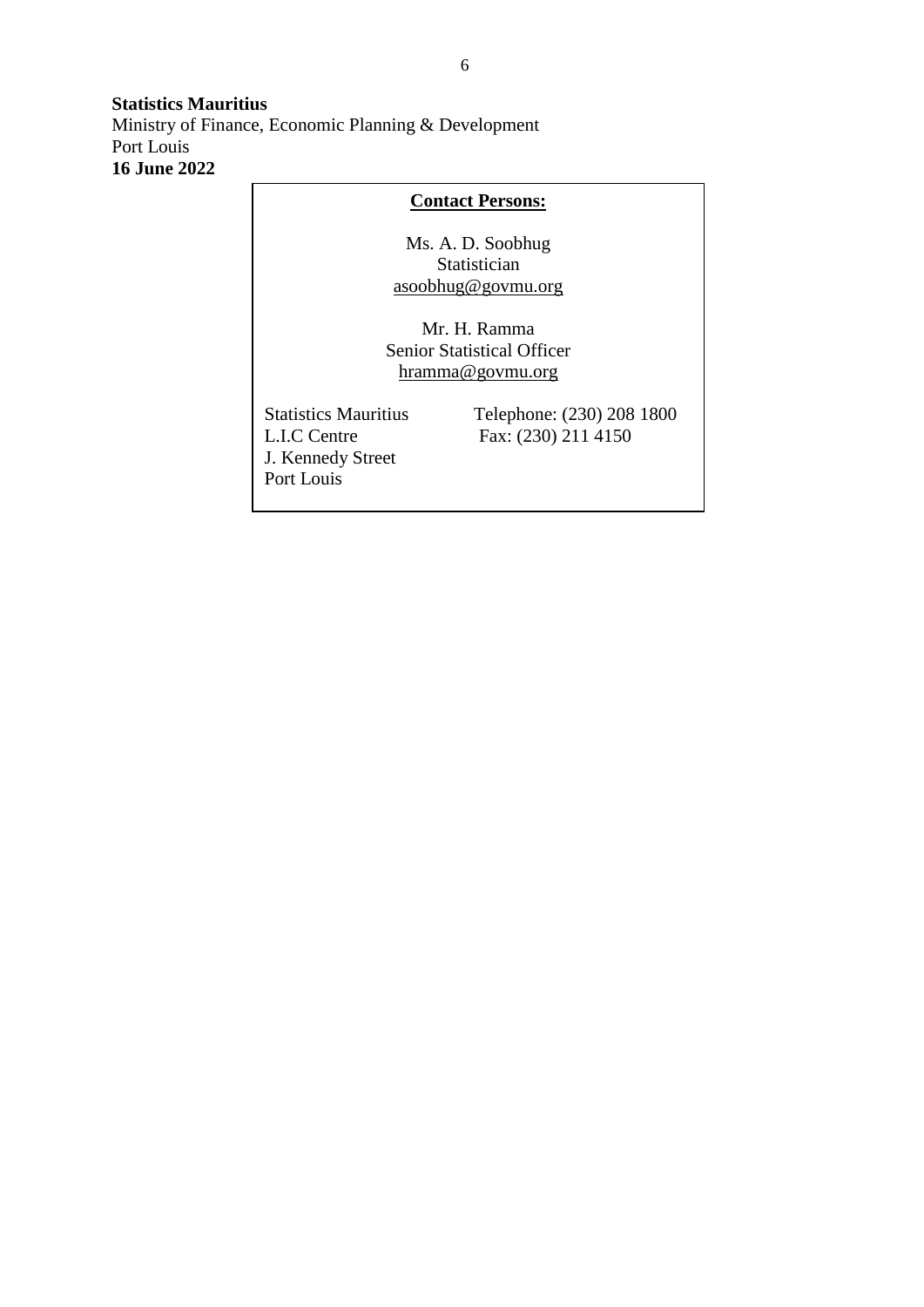|             |                                                                                                               |               |        |          |              |          |                 |          |          |          |        |          |        |        |                               |                               | Percentage changes from |   |
|-------------|---------------------------------------------------------------------------------------------------------------|---------------|--------|----------|--------------|----------|-----------------|----------|----------|----------|--------|----------|--------|--------|-------------------------------|-------------------------------|-------------------------|---|
| <b>NSIC</b> | <b>Industry</b> group                                                                                         | Weight        | Apr-21 | $May-21$ | $J$ un- $21$ | $Jul-21$ | $\text{Aug-21}$ | $Sep-21$ | $Oct-21$ | $Nov-21$ | Dec-21 | $Jan-22$ | Feb-22 | Mar-22 | <b>Dec 21</b><br>to Jan<br>22 | <b>Jan 22</b><br>to Feb<br>22 | Feb 22<br>to Mar<br>22  |   |
| $10 - 33$   | <b>Total manufacturing</b>                                                                                    | 1000          | 115.6  | 116.7    | 118.3        | 121.4    | 122.5           | 123.7    | 125.4    | 126.9    | 127.8  | 130.8    | 133.1  | 136.0  | 2.3                           | 1.8                           | 2.2                     |   |
| 10/11       | Food products and beverages                                                                                   | 447           | 111.7  | 112.0    | 114.0        | 116.7    | 116.6           | 117.1    | 119.6    | 122.2    | 122.8  | 124.1    | 126.2  | 128.0  | 1.1                           | 1.7                           | 1.4                     |   |
| 13          | Textiles                                                                                                      | 14            | 112.6  | 112.6    | 118.0        | 119.9    | 119.9           | 124.0    | 124.4    | 125.5    | 125.5  | 127.7    | 139.9  | 139.9  | 1.8                           | 9.6                           | 0.0                     |   |
| 14          | Wearing apparel                                                                                               | 47            | 126.7  | 126.7    | 128.1        | 134.4    | 134.5           | 134.5    | 134.6    | 134.6    | 134.6  | 143.7    | 143.8  | 143.8  | 6.8                           | 0.1                           | 0.0                     |   |
| 15          | Leather and related products                                                                                  | $\Delta$      | 118.6  | 118.6    | 120.4        | 120.4    | 120.4           | 126.8    | 126.8    | 126.8    | 126.8  | 126.8    | 126.8  | 126.8  | 0.0                           | 0.0                           | 0.0                     |   |
| 16/17       | Wood and products of wood &<br>cork; articles of straw and<br>plaiting materials/ Paper and<br>paper products | 33            | 113.2  | 118.0    | 120.8        | 121.1    | 121.8           | 122.0    | 128.7    | 128.7    | 136.7  | 138.0    | 139.8  | 154.7  | 1.0                           | 1.3                           | 10.7                    |   |
| 18          | Printing and reproduction of<br>recorded media                                                                | 27            | 169.3  | 115.6    | 114.7        | 122.8    | 126.8           | 127.8    | 127.4    | 127.4    | 125.2  | 125.7    | 125.6  | 134.8  | 0.4                           | $-0.1$                        | 7.3                     | ب |
| 20          | Chemicals and chemical<br>products                                                                            | 89            | 107.0  | 107.7    | 110.7        | 115.2    | 115.8           | 122.3    | 123.2    | 124.2    | 125.6  | 128.0    | 129.9  | 137.5  | 1.9                           | 1.5                           | 5.9                     |   |
| 22          | Rubber and plastic products                                                                                   | 28            | 111.7  | 112.7    | 114.5        | 115.7    | 117.9           | 117.9    | 118.2    | 119.2    | 119.2  | 119.2    | 119.2  | 128.6  | 0.0                           | 0.0                           | 7.9                     |   |
| 23          | Other non-metallic mineral<br>products                                                                        | 50            | 107.3  | 107.6    | 107.7        | 110.0    | 110.5           | 110.5    | 110.5    | 110.8    | 111.0  | 112.5    | 112.5  | 112.5  | 1.4                           | 0.0                           | 0.0                     |   |
| 24          | Basic metals                                                                                                  | 11            | 127.5  | 131.7    | 148.4        | 150.8    | 152.5           | 167.5    | 175.2    | 177.8    | 183.5  | 184.1    | 186.3  | 192.4  | 0.3                           | 1.2                           | 3.3                     |   |
| 25          | Fabricated metal products                                                                                     | 79            | 121.3  | 132.8    | 133.2        | 134.9    | 139.2           | 139.4    | 139.8    | 139.8    | 139.8  | 155.3    | 155.3  | 156.1  | 11.1                          | 0.0                           | 0.5                     |   |
| 26          | Manufacture of Computer,<br><b>Electronic and Optical</b>                                                     | 5             | 112.6  | 112.6    | 112.6        | 112.6    | 112.6           | 112.6    | 112.6    | 112.6    | 112.6  | 112.6    | 112.6  | 112.6  | 0.0                           | 0.0                           | 0.0                     |   |
| 27          | Electrical equipment                                                                                          | $\mathcal{D}$ | 100.0  | 100.0    | 100.0        | 100.0    | 100.0           | 100.0    | 100.0    | 100.0    | 100.0  | 100.0    | 100.0  | 100.0  | 0.0                           | 0.0                           | 0.0                     |   |
| 28          | Machinery and equipment,<br>n.e.c                                                                             | 10            | 113.6  | 113.6    | 117.0        | 144.6    | 175.6           | 175.6    | 175.6    | 175.6    | 175.6  | 175.6    | 184.1  | 184.1  | 0.0                           | 4.8                           | 0.0                     |   |
| 29          | Motor vehicles, trailers and<br>semi-trailers                                                                 | 5             | 115.6  | 115.6    | 115.6        | 123.9    | 142.5           | 142.5    | 142.5    | 163.9    | 173.7  | 173.7    | 173.7  | 191.1  | 0.0                           | 0.0                           | 10.0                    |   |
| 30          | Other transport equipment                                                                                     | 21            | 127.9  | 129.1    | 126.8        | 128.9    | 128.8           | 129.9    | 128.6    | 127.3    | 130.2  | 130.6    | 127.8  | 126.8  | 0.3                           | $-2.1$                        | $-0.8$                  |   |
| 31          | Furniture                                                                                                     | 81            | 113.2  | 124.1    | 124.1        | 124.8    | 125.5           | 126.7    | 127.8    | 130.0    | 130.0  | 134.7    | 141.2  | 143.0  | 3.6                           | 4.8                           | 1.3                     |   |
| 32          | Other products                                                                                                | 47            | 127.4  | 134.3    | 134.3        | 137.8    | 138.9           | 138.9    | 140.4    | 140.4    | 141.9  | 141.8    | 148.8  | 151.4  | $-0.1$                        | 4.9                           | 1.7                     |   |

**Table 1(a) - Monthly indices of the Manufacturing Sector by industry group, April 2021 - March 2022**

**Base period: Year 2018=100**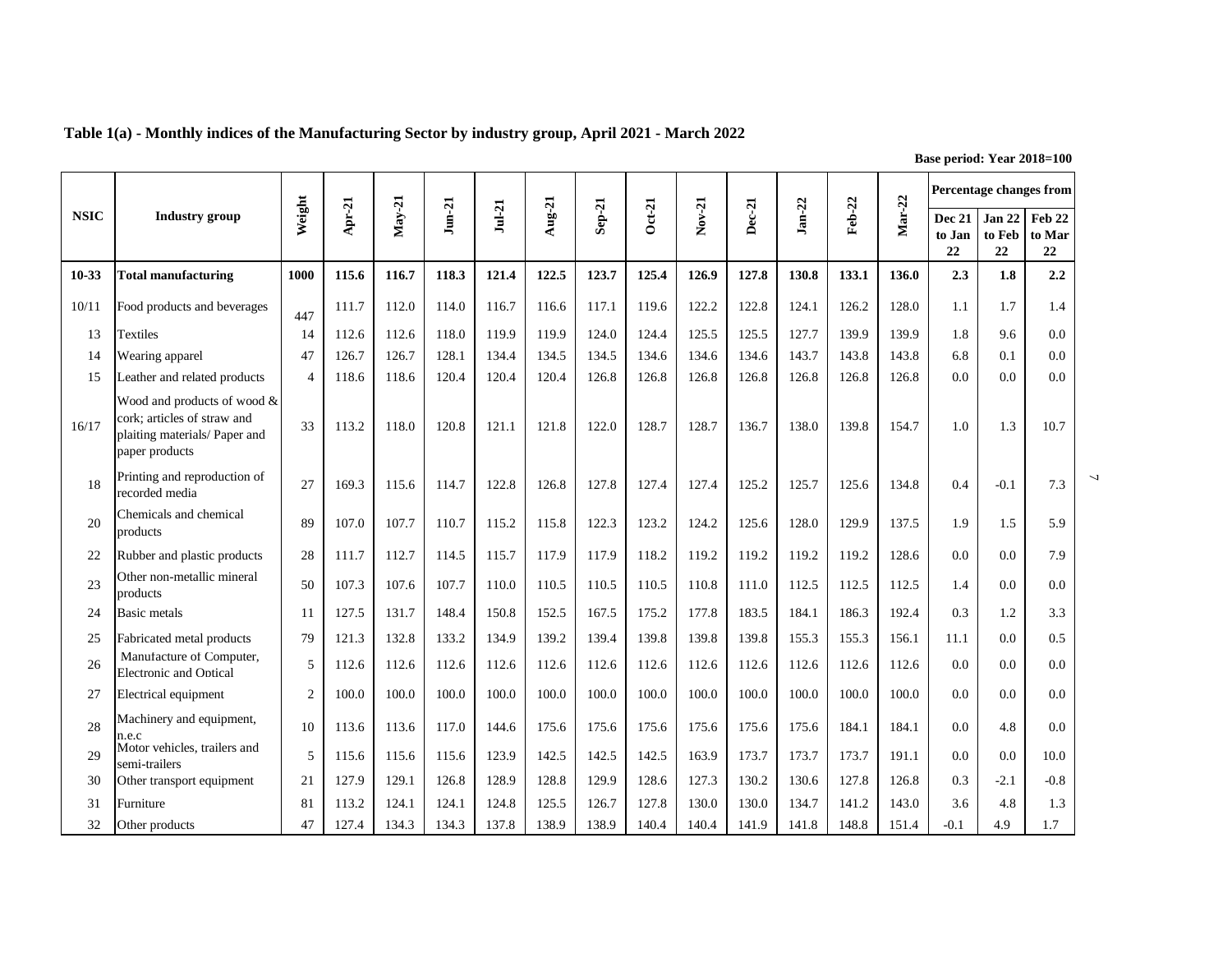|                 |                                                                    |                |          |          |              |          |                          |          |          |          |        |          |        |        |                         | Percentage changes from |                  |          |
|-----------------|--------------------------------------------------------------------|----------------|----------|----------|--------------|----------|--------------------------|----------|----------|----------|--------|----------|--------|--------|-------------------------|-------------------------|------------------|----------|
| <b>NSIC</b>     | Industry group                                                     | Weight         | $Apr-21$ | $May-21$ | $J$ un- $21$ | $Jul-21$ | $\mathbf{Aug}\text{-}21$ | $Sep-21$ | $Oct-21$ | $Nov-21$ | Dec-21 | $Jan-22$ | Feb-22 | Mar-22 | <b>Dec 21</b><br>to Jan | Jan 22<br>to Feb        | Feb 22<br>to Mar |          |
|                 |                                                                    |                |          |          |              |          |                          |          |          |          |        |          |        |        | 22                      | 22                      | 22               |          |
| $10 - 11$       | Total food products &<br>beverages                                 | 447            | 111.7    | 112.0    | 114.0        | 116.7    | 116.6                    | 117.1    | 119.6    | 122.2    | 122.8  | 124.1    | 126.2  | 128.0  | 1.1                     | 1.7                     | 1.4              |          |
| 101-108         | <b>Food products</b>                                               | 283            | 113.8    | 114.2    | 116.1        | 118.8    | 118.6                    | 119.2    | 122.8    | 126.7    | 127.7  | 128.8    | 132.2  | 135.0  | 0.9                     | 2.6                     | 2.1              |          |
| 1010            | Processing and preserving of<br>meat                               | 61             | 107.2    | 107.3    | 108.8        | 112.2    | 113.8                    | 113.9    | 115.6    | 121.6    | 123.5  | 123.5    | 129.2  | 130.3  | 0.0                     | 4.6                     | 0.9              |          |
| 1020            | Processing and preserving of<br>fish, crustaceans & molluscs       | 3              | 109.2    | 109.2    | 109.2        | 109.2    | 109.2                    | 109.2    | 110.8    | 114.1    | 114.1  | 114.1    | 114.1  | 114.1  | 0.0                     | 0.0                     | 0.0              |          |
| 1030            | Processing and preserving of<br>fruits and vegetables              | 11             | 116.2    | 116.2    | 117.5        | 116.9    | 117.8                    | 117.8    | 117.8    | 121.3    | 122.6  | 124.8    | 126.7  | 126.7  | 1.8                     | 1.5                     | 0.0              |          |
| 1040            | Vegetable and animal oils and<br>fats                              | 21             | 127.0    | 129.7    | 131.8        | 138.6    | 130.1                    | 130.1    | 130.1    | 130.1    | 130.3  | 130.3    | 132.7  | 132.7  | 0.0                     | 1.8                     | 0.0              |          |
| 1050            | Dairy products                                                     | 22             | 111.3    | 112.5    | 112.5        | 119.0    | 119.0                    | 119.0    | 119.9    | 123.4    | 125.5  | 125.5    | 125.5  | 125.5  | 0.0                     | 0.0                     | 0.0              |          |
| 1061            | Grain mill products                                                | 28             | 129.4    | 129.7    | 132.1        | 136.5    | 136.2                    | 136.3    | 136.4    | 137.6    | 138.3  | 138.6    | 143.5  | 165.0  | 0.2                     | 3.5                     | 15.0             |          |
| 1071<br>10711/  | <b>Bakery</b> products                                             | 43             | 103.7    | 103.7    | 104.7        | 106.9    | 107.8                    | 107.8    | 107.8    | 107.8    | 107.8  | 113.2    | 113.2  | 113.2  | 5.0                     | 0.0                     | 0.0              | $\infty$ |
| 10712           | Bread/Pastries and cakes                                           | 18             | 103.8    | 103.8    | 104.8        | 106.8    | 107.2                    | 107.2    | 107.2    | 107.2    | 107.2  | 113.2    | 113.2  | 113.2  | 5.6                     | 0.0                     | 0.0              |          |
| 10713           | Biscuits and other dry bakery<br>products                          | $\overline{4}$ | 103.3    | 103.3    | 103.3        | 108.6    | 113.4                    | 113.4    | 113.4    | 113.4    | 113.4  | 113.4    | 113.4  | 113.4  | 0.0                     | 0.0                     | 0.0              |          |
| 1074            | Macaroni, noodles, couscous<br>and similar farinaceous<br>products | $\overline{7}$ | 100.7    | 100.7    | 100.7        | 101.4    | 101.4                    | 101.4    | 101.4    | 101.4    | 101.4  | 102.5    | 102.5  | 102.5  | 1.1                     | 0.0                     | 0.0              |          |
| 1075            | Prepared meals and dishes                                          | $\overline{2}$ | 108.7    | 108.7    | 108.7        | 108.7    | 108.7                    | 108.7    | 113.2    | 117.0    | 117.0  | 117.0    | 122.4  | 122.4  | 0.0                     | 4.6                     | 0.0              |          |
| 1079            | Other food products n.e.c                                          | 46             | 111.0    | 111.0    | 113.0        | 114.2    | 114.5                    | 116.2    | 117.2    | 122.4    | 123.3  | 125.9    | 126.0  | 127.3  | 2.1                     | 0.1                     | 1.0              |          |
| 10791           | Tea                                                                | 6              | 129.6    | 129.6    | 129.6        | 129.6    | 129.6                    | 129.6    | 129.6    | 129.6    | 137.6  | 140.4    | 140.4  | 140.4  | 2.0                     | 0.0                     | 0.0              |          |
| 10793/<br>10799 | Spices, sauces, condiments<br>and other food products n.e.c        | 22             | 117.7    | 117.7    | 121.5        | 121.8    | 121.8                    | 125.7    | 128.0    | 140.5    | 141.2  | 141.2    | 141.4  | 144.5  | 0.0                     | 0.1                     | 2.2              |          |
| 1080            | Animal feed                                                        | 39             | 114.3    | 114.3    | 118.1        | 118.6    | 118.6                    | 118.6    | 138.8    | 140.2    | 140.2  | 140.8    | 150.8  | 150.8  | 0.4                     | 7.1                     | 0.0              |          |
| 110             | <b>Beverages</b>                                                   | 164            | 108.0    | 108.1    | 110.4        | 113.1    | 113.1                    | 113.4    | 114.0    | 114.3    | 114.3  | 115.9    | 115.9  | 115.9  | 1.4                     | 0.0                     | 0.0              |          |
| 1101            | Distilled potable alcoholic<br>beverages                           | 48             | 101.4    | 101.7    | 106.3        | 110.4    | 110.4                    | 110.4    | 110.7    | 110.7    | 110.7  | 110.7    | 110.7  | 110.7  | 0.0                     | 0.0                     | 0.0              |          |
| 1102            | Wines                                                              | $\overline{7}$ | 108.0    | 108.0    | 111.9        | 113.2    | 113.2                    | 119.3    | 119.3    | 119.3    | 119.3  | 119.3    | 119.3  | 119.3  | 0.0                     | 0.0                     | 0.0              |          |
| 1103            | Malt liquors and malt<br>including non alcoholic beer              | 88             | 110.6    | 110.6    | 110.6        | 113.3    | 113.3                    | 113.3    | 113.3    | 113.3    | 113.3  | 116.2    | 116.2  | 116.2  | 2.6                     | 0.0                     | 0.0              |          |
| 1104            | Soft drinks, mineral waters<br>and other bottled waters            | 21             | 113.0    | 113.0    | 118.7        | 118.7    | 118.7                    | 118.7    | 122.9    | 125.3    | 125.3  | 125.3    | 125.3  | 125.3  | 0.0                     | 0.0                     | 0.0              |          |

**Table 1(b) - Monthly indices for Manufacture of Food Products & Beverages by industry group, April 2021 - March 2022**

**Base period: Year 2018=100**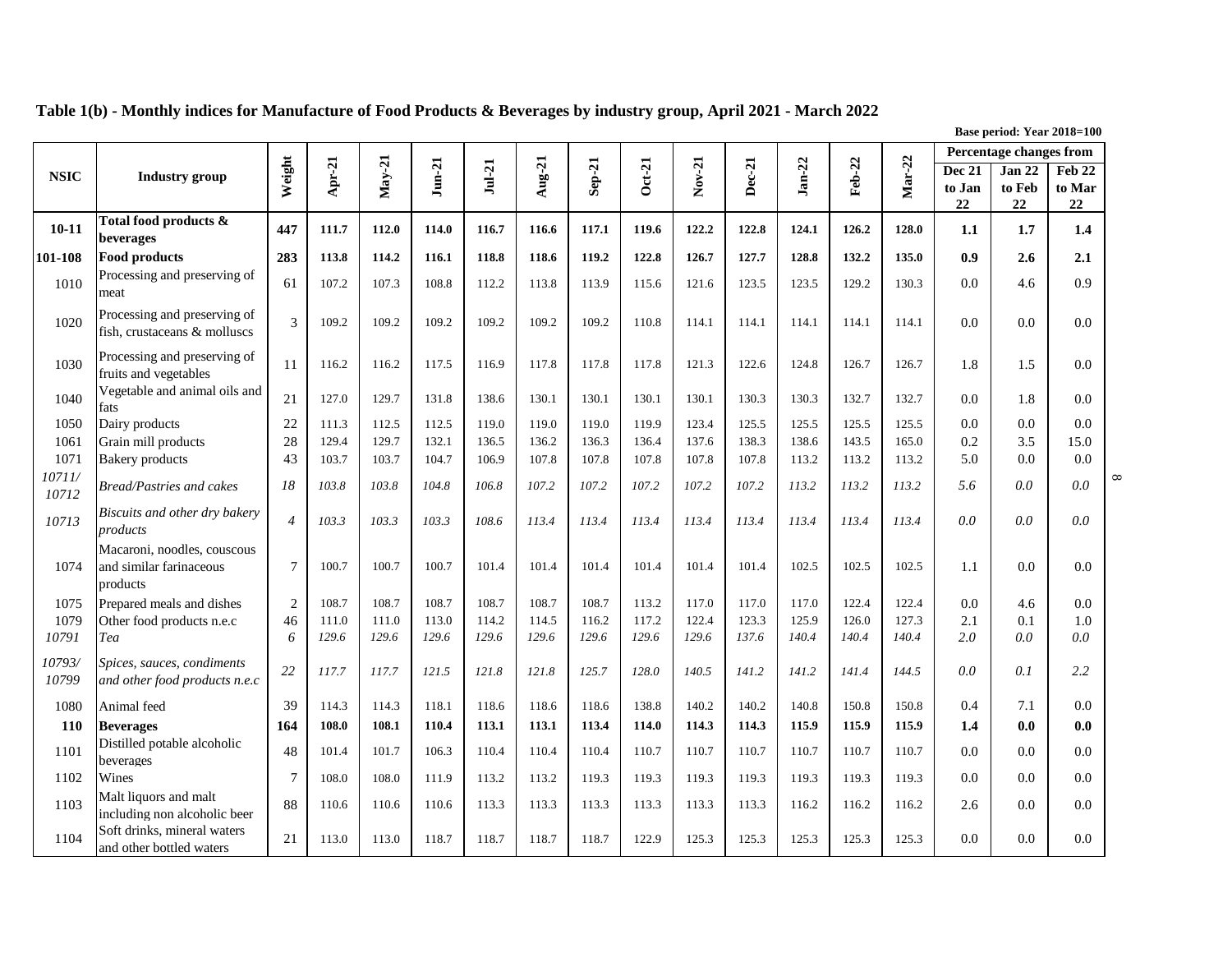**Table 1(c) - Monthly indices for Manufacture of Chemicals and Chemical Products & Rubber and Plastic Products by industry group, April 2021 - March 2022**

| <b>NSIC</b> |                                                                                                     |                |          |          |              |          |          |        |          |          |        |               |        |        |                               | Percentage changes from       |                        |
|-------------|-----------------------------------------------------------------------------------------------------|----------------|----------|----------|--------------|----------|----------|--------|----------|----------|--------|---------------|--------|--------|-------------------------------|-------------------------------|------------------------|
|             | <b>Industry</b> group                                                                               | Weight         | $Apr-21$ | $May-21$ | $J$ un- $21$ | $Jul-21$ | $Aug-21$ | Sep-21 | $Oct-21$ | $Nov-21$ | Dec-21 | <b>Jan-22</b> | Feb-22 | Mar-22 | <b>Dec 21</b><br>to Jan<br>22 | <b>Jan 22</b><br>to Feb<br>22 | Feb 22<br>to Mar<br>22 |
| 20          | <b>Chemicals and chemical</b><br>products                                                           | 89             | 107.0    | 107.7    | 110.7        | 115.2    | 115.8    | 122.3  | 123.2    | 124.2    | 125.6  | 128.0         | 129.9  | 137.5  | 1.9                           | 1.5                           | 5.9                    |
| 2011        | <b>Basic chemicals</b>                                                                              | 16             | 110.7    | 113.7    | 119.0        | 122.5    | 124.6    | 127.9  | 129.3    | 132.3    | 134.3  | 138.2         | 138.2  | 141.5  | 2.9                           | 0.0                           | 2.4                    |
| 2012        | Manufacture of fertilizers and<br>nitrogen compounds                                                | $\overline{Q}$ | 100.0    | 100.0    | 100.0        | 129.2    | 129.2    | 177.4  | 177.4    | 177.4    | 186.8  | 186.8         | 186.8  | 239.7  | 0.0                           | 0.0                           | 28.3                   |
| 2022        | Paints, varnishes and similar<br>coatings, printing ink and<br>mastics                              | 24             | 103.6    | 103.6    | 106.3        | 108.2    | 108.2    | 108.2  | 108.2    | 108.2    | 108.2  | 114.0         | 121.2  | 121.2  | 5.4                           | 6.3                           | 0.0                    |
| 2023        | Soap and detergents, cleaning<br>and polishing preparations,<br>perfumes and toilet<br>preparations | 40             | 107.1    | 107.2    | 110.1        | 111.3    | 111.7    | 113.1  | 114.0    | 114.6    | 114.8  | 117.1         | 119.8  | 122.1  | 2.0                           | 2.3                           | 1.9                    |
| 22          | <b>Rubber and plastic</b><br>products                                                               | 28             | 111.7    | 112.7    | 114.5        | 115.7    | 117.9    | 117.9  | 118.2    | 119.2    | 119.2  | 119.2         | 119.2  | 128.6  | 0.0                           | 0.0                           | 7.9                    |
| 2220        | Plastic products                                                                                    | 28             | 100.0    | 100.0    | 100.0        | 100.0    | 106.7    | 106.7  | 106.7    | 106.7    | 106.7  | 106.7         | 106.7  | 120.0  | 0.0                           | 0.0                           | 12.5                   |

**Base period: Year 2018=100**

 $\circ$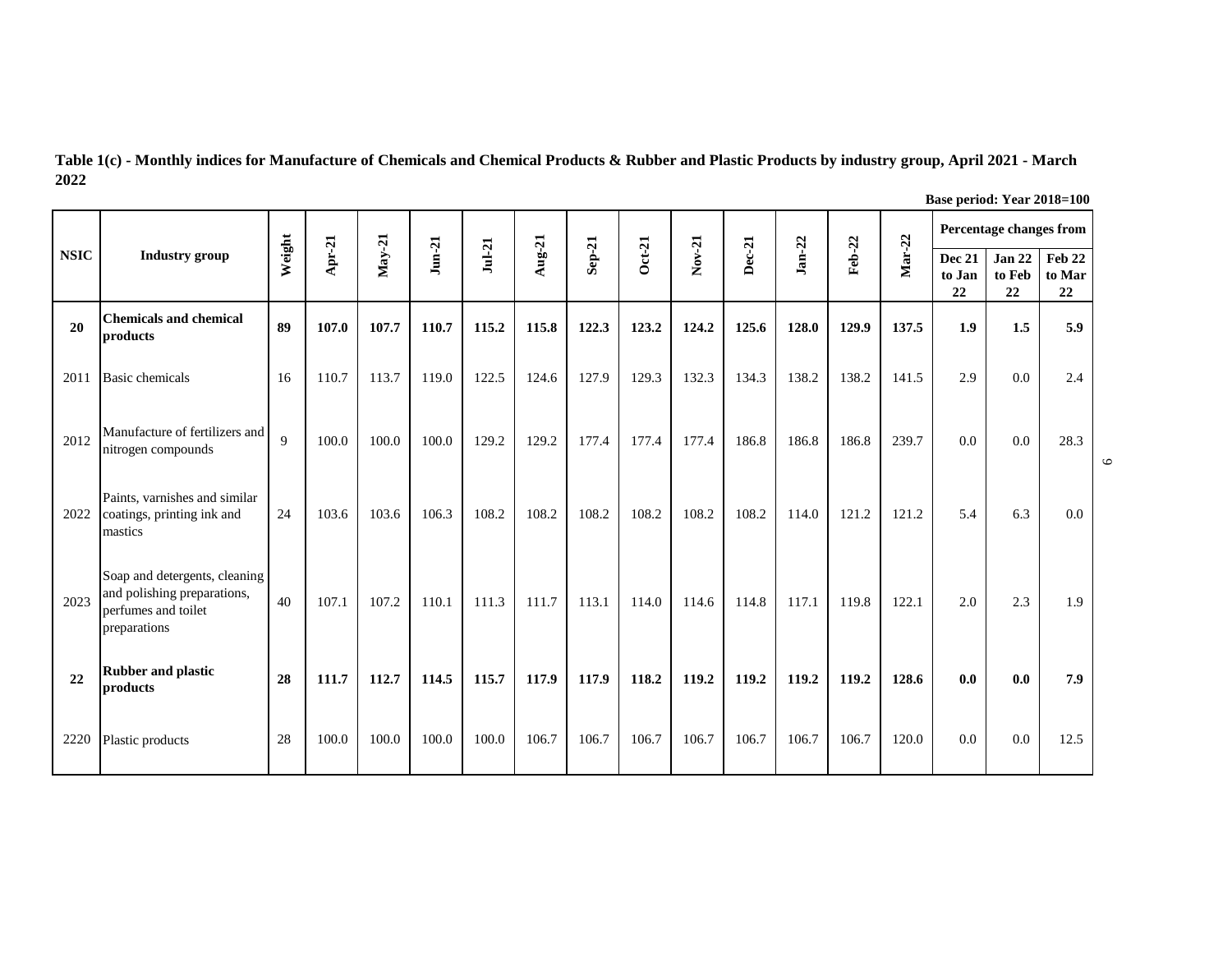**Table 2(a) - Quarterly & yearly indices of the Manufacturing sector by industry group, 2nd Quarter 2020 - 1st Quarter 2022**

**Base period: Year 2018=100**

|             |                                                                                                            |                |         |         | 2020    |                 |         |         | 2021    |         |                 | 2022    |
|-------------|------------------------------------------------------------------------------------------------------------|----------------|---------|---------|---------|-----------------|---------|---------|---------|---------|-----------------|---------|
| <b>NSIC</b> | <b>Industry</b> group                                                                                      | Weight         | 2nd Qr. | 3rd Or. | 4th Qr. | Year<br>Average | 1st Qr. | 2nd Qr. | 3rd Qr. | 4th Qr. | Year<br>Average | 1st Qr. |
| $10-33$     | <b>Total manufacturing</b>                                                                                 | 1000           | 106.4   | 109.5   | 110.4   | 107.6           | 113.1   | 116.9   | 122.5   | 126.7   | 119.8           | 133.3   |
| 10/11       | Food products and beverages                                                                                | 447            | 104.8   | 107.9   | 109.0   | 106.3           | 110.7   | 112.6   | 116.8   | 121.5   | 115.4           | 126.1   |
| 13          | Textiles                                                                                                   | 14             | 107.6   | 109.6   | 112.6   | 109.2           | 112.6   | 114.4   | 121.3   | 125.1   | 118.4           | 135.8   |
| 14          | Wearing apparel                                                                                            | 47             | 113.4   | 118.0   | 118.5   | 115.8           | 126.7   | 127.2   | 134.5   | 134.6   | 130.8           | 143.8   |
| 15          | Leather and related products                                                                               | $\overline{4}$ | 111.2   | 114.1   | 114.1   | 112.6           | 118.6   | 119.2   | 122.5   | 126.8   | 121.8           | 126.8   |
| 16/17       | Wood and products of wood & cork;<br>articles of straw and plaiting materials/<br>Paper and paper products | 33             | 106.0   | 109.2   | 110.3   | 107.3           | 112.7   | 117.3   | 121.6   | 131.4   | 120.8           | 144.2   |
| 18          | Printing and reproduction of recorded<br>media                                                             | 27             | 106.1   | 106.9   | 107.3   | 103.3           | 123.3   | 133.2   | 125.8   | 126.7   | 127.3           | 128.7   |
| 20          | Chemicals and chemical products                                                                            | 89             | 101.7   | 102.5   | 102.4   | 102.0           | 104.7   | 108.5   | 117.8   | 124.3   | 113.8           | 131.8   |
| 22          | Rubber and plastic products                                                                                | 28             | 100.1   | 102.3   | 102.6   | 101.3           | 106.2   | 113.0   | 117.2   | 118.9   | 113.8           | 122.3   |
| 23          | Other non-metallic mineral products                                                                        | 50             | 106.4   | 106.8   | 107.3   | 106.1           | 107.3   | 107.5   | 110.3   | 110.8   | 109.0           | 112.5   |
| 24          | <b>Basic</b> metals                                                                                        | 11             | 99.4    | 99.6    | 105.7   | 101.0           | 118.7   | 135.9   | 156.9   | 178.8   | 147.6           | 187.6   |
| 25          | Fabricated metal products                                                                                  | 79             | 112.9   | 119.7   | 119.9   | 113.3           | 120.7   | 129.1   | 137.8   | 139.8   | 131.9           | 155.6   |
| 26          | Manufacture of Computer, Electronic<br>and Ontical Products                                                | 5              | 109.3   | 109.3   | 109.3   | 109.3           | 112.6   | 112.6   | 112.6   | 112.6   | 112.6           | 112.6   |
| 27          | Electrical equipment                                                                                       | $\overline{c}$ | 100.0   | 100.0   | 100.0   | 100.0           | 100.0   | 100.0   | 100.0   | 100.0   | 100.0           | 100.0   |
| 28          | Machinery and equipment, n.e.c                                                                             | 10             | 100.0   | 101.3   | 102.9   | 101.1           | 109.9   | 114.7   | 165.3   | 175.6   | 141.4           | 181.3   |
| 29          | Motor vehicles, trailers and semi-<br>trailers                                                             | 5              | 123.9   | 115.6   | 115.6   | 119.4           | 115.6   | 115.6   | 136.3   | 160.0   | 131.9           | 179.5   |
| 30          | Other transport equipment                                                                                  | 21             | 111.4   | 117.3   | 121.9   | 114.3           | 125.5   | 127.9   | 129.2   | 128.7   | 127.8           | 128.4   |
| 31          | Furniture                                                                                                  | 81             | 107.5   | 108.3   | 109.0   | 107.6           | 111.8   | 120.5   | 125.7   | 129.3   | 121.8           | 139.6   |
| 32          | Other products                                                                                             | 47             | 114.7   | 123.8   | 123.8   | 118.1           | 127.4   | 132.0   | 138.5   | 140.9   | 134.7           | 147.3   |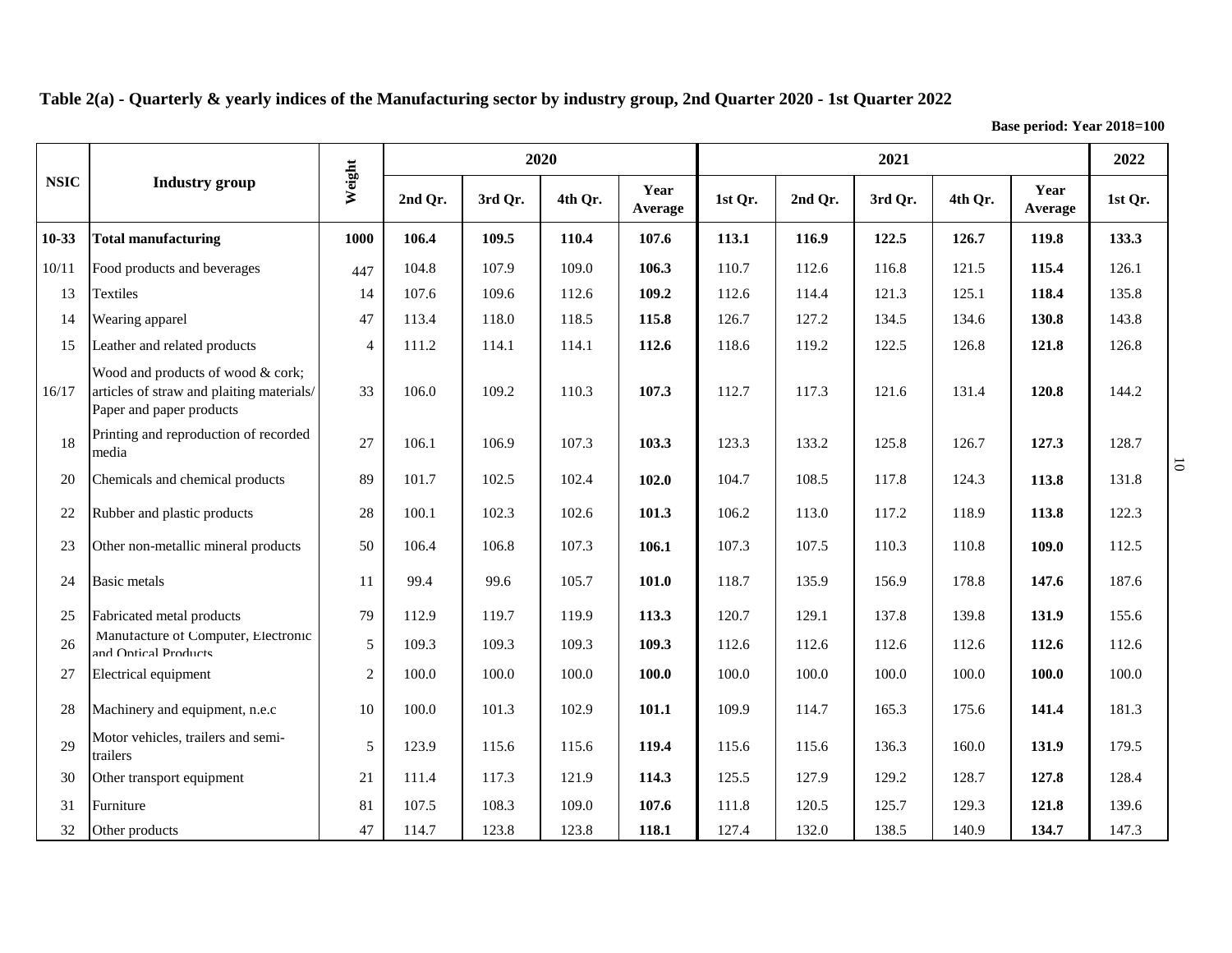|                 |                                                                 |                |         | 2020    |         |                 |         |         | 2021    |         | <b>Dasc period:</b> Tear 2010–100 | 2022    |
|-----------------|-----------------------------------------------------------------|----------------|---------|---------|---------|-----------------|---------|---------|---------|---------|-----------------------------------|---------|
| <b>NSIC</b>     | <b>Industry</b> group                                           | Weight         | 2nd Qr. | 3rd Qr. | 4th Qr. | Year<br>Average | 1st Qr. | 2nd Qr. | 3rd Qr. | 4th Qr. | Year<br>Average                   | 1st Qr. |
| $10 - 11$       | Total food products & beverages                                 | 447            | 104.8   | 107.9   | 109.0   | 106.3           | 110.7   | 112.6   | 116.8   | 121.5   | 115.4                             | 126.1   |
| 101-108         | Food products                                                   | 283            | 106.2   | 108.4   | 109.6   | 107.3           | 112.2   | 114.7   | 118.9   | 125.7   | 117.9                             | 132.0   |
| 1010            | Processing and preserving of meat                               | 61             | 102.4   | 106.2   | 107.1   | 104.5           | 107.2   | 107.8   | 113.3   | 120.2   | 112.1                             | 127.7   |
| 1020            | Processing and preserving of fish,<br>crustaceans & molluscs    | 3              | 107.3   | 109.2   | 109.2   | 106.4           | 109.2   | 109.2   | 109.2   | 113.0   | 110.2                             | 114.1   |
| 1030            | Processing and preserving of fruits and<br>vegetables           | 11             | 105.7   | 110.1   | 111.7   | 107.6           | 114.6   | 116.6   | 117.5   | 120.6   | 117.3                             | 126.1   |
| 1040            | Vegetable and animal oils and fats                              | 21             | 95.5    | 96.7    | 103.3   | 97.6            | 119.0   | 129.5   | 132.9   | 130.2   | 127.9                             | 131.9   |
| 1050            | Dairy products                                                  | 22             | 105.1   | 106.5   | 105.3   | 105.3           | 108.6   | 112.1   | 119.0   | 122.9   | 115.7                             | 125.5   |
| 1061            | Grain mill products                                             | 28             | 127.9   | 128.0   | 127.4   | 125.9           | 127.7   | 130.4   | 136.3   | 137.4   | 133.0                             | 149.0   |
| 1071            | <b>Bakery</b> products                                          | 43             | 103.0   | 103.6   | 103.7   | 103.0           | 103.7   | 104.0   | 107.5   | 107.8   | 105.8                             | 113.2   |
| 10711/<br>10712 | Bread/Pastries and cakes                                        | 18             | 103.0   | 103.7   | 103.8   | 103.2           | 103.8   | 104.1   | 107.1   | 107.2   | 105.6                             | 113.2   |
| 10713           | Biscuits and other dry bakery<br>products                       | $\overline{4}$ | 103.2   | 103.3   | 103.3   | 102.3           | 103.3   | 103.3   | 111.8   | 113.4   | 108.0                             | 113.4   |
| 1074            | Macaroni, noodles, couscous and<br>similar farinaceous products | $\tau$         | 100.4   | 100.7   | 100.7   | 100.5           | 100.7   | 100.7   | 101.4   | 101.4   | 101.1                             | 102.5   |
| 1075            | Prepared meals and dishes                                       | 2              | 100.0   | 105.8   | 108.7   | 103.6           | 108.7   | 108.7   | 108.7   | 115.7   | 110.5                             | 120.6   |
| 1079            | Other food products n.e.c                                       | 46             | 106.0   | 108.9   | 109.7   | 107.4           | 110.5   | 111.7   | 115.0   | 121.0   | 114.6                             | 126.4   |
| 10791           | Tea                                                             | 6              | 125.0   | 125.0   | 128.1   | 125.6           | 129.6   | 129.6   | 129.6   | 132.3   | 130.3                             | 140.4   |
| 10793/<br>10799 | Spices, sauces, condiments and other<br>food products n.e.c     | 22             | 107.5   | 113.4   | 114.9   | 110.6           | 116.5   | 119.0   | 123.1   | 136.6   | 123.8                             | 142.4   |
| 1080            | Animal feed                                                     | 39             | 103.5   | 103.5   | 105.5   | 104.0           | 111.2   | 115.6   | 118.6   | 139.7   | 121.3                             | 147.5   |
| <b>110</b>      | <b>Beverages</b>                                                | 164            | 102.3   | 107.0   | 108.0   | 104.7           | 108.0   | 108.8   | 113.2   | 114.2   | 111.1                             | 115.9   |
| 1101            | Distilled potable alcoholic beverages                           | 48             | 101.3   | 101.3   | 101.3   | 101.2           | 101.4   | 103.1   | 110.4   | 110.7   | 106.4                             | 110.7   |
| 1102            | Wines                                                           | $\tau$         | 102.7   | 103.9   | 108.0   | 104.3           | 108.0   | 109.3   | 115.2   | 119.3   | 113.0                             | 119.3   |
| 1103            | Malt liquors and malt including non<br>alcoholic beer           | 88             | 102.8   | 109.3   | 110.6   | 106.2           | 110.6   | 110.6   | 113.3   | 113.3   | 112.0                             | 116.2   |
| 1104            | Soft drinks, mineral waters and other<br>bottled waters         | 21             | 101.9   | 111.7   | 112.9   | 106.6           | 113.0   | 114.9   | 118.7   | 124.5   | 117.8                             | 125.3   |

**Table 2(b) - Quarterly & yearly indices for the Manufacturing of Food Products & Beverages by industry group, 2nd Quarter 2020 - 1st Quarter 2022**

**Base period: Year 2018=100**

 $\overline{\phantom{a}}$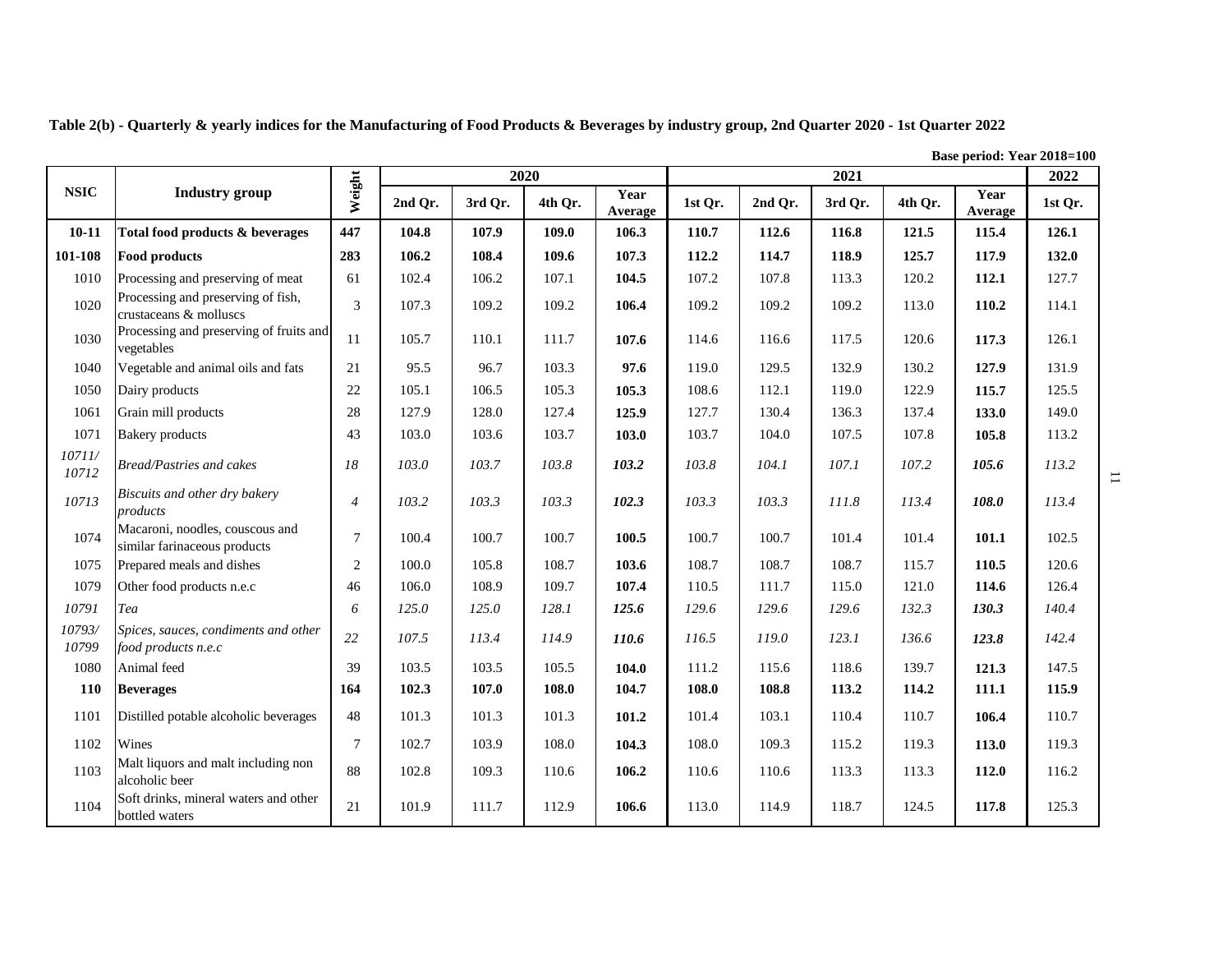**Table 2(c) - Quarterly & yearly indices for the Manufacture of Chemicals and Chemical Products & Rubber and Plastic products, by industry group, 2nd Quarter 2020 - 1st Quarter 2022** 

| <b>NSIC</b> |                                                                                                  |        |         |         | 2020    |                 |         |         | 2021    |         |                 | 2022    |                |
|-------------|--------------------------------------------------------------------------------------------------|--------|---------|---------|---------|-----------------|---------|---------|---------|---------|-----------------|---------|----------------|
|             | <b>Industry</b> group                                                                            | Weight | 2nd Qr. | 3rd Qr. | 4th Qr. | Year<br>Average | 1st Qr. | 2nd Qr. | 3rd Qr. | 4th Qr. | Year<br>Average | 1st Qr. |                |
| 20          | <b>Chemicals and chemical products</b>                                                           | 89     | 101.7   | 102.5   | 102.4   | 102.0           | 104.7   | 108.5   | 117.8   | 124.3   | 113.8           | 131.8   |                |
| 2011        | <b>Basic</b> chemicals                                                                           | 16     | 95.8    | 92.9    | 92.3    | 94.1            | 102.0   | 114.5   | 125.0   | 132.0   | 118.4           | 139.3   |                |
| 2012        | Manufacture of fertilizers and<br>nitrogen compounds                                             | 9      | 100.0   | 100.0   | 100.0   | 100.0           | 100.0   | 100.0   | 145.3   | 180.5   | 131.5           | 204.4   | $\overline{5}$ |
| 2022        | Paints, varnishes and similar<br>coatings, printing ink and mastics                              | 24     | 102.5   | 103.6   | 103.6   | 103.1           | 103.6   | 104.5   | 108.2   | 108.2   | 106.1           | 118.8   |                |
| 2023        | Soap and detergents, cleaning and<br>polishing preparations, perfumes and<br>toilet preparations | 40     | 103.5   | 105.3   | 105.3   | 104.4           | 106.1   | 108.1   | 112.0   | 114.5   | 110.2           | 119.7   |                |
| 22          | <b>Rubber and plastic products</b>                                                               | 28     | 100.1   | 102.3   | 102.6   | 101.3           | 106.2   | 113.0   | 117.2   | 118.9   | 113.8           | 122.3   |                |
| 2220        | Plastic products                                                                                 | 28     | 100.0   | 100.0   | 100.0   | 100.0           | 100.0   | 100.0   | 104.5   | 106.7   | 102.8           | 111.1   |                |

**Base period: Year 2018=100**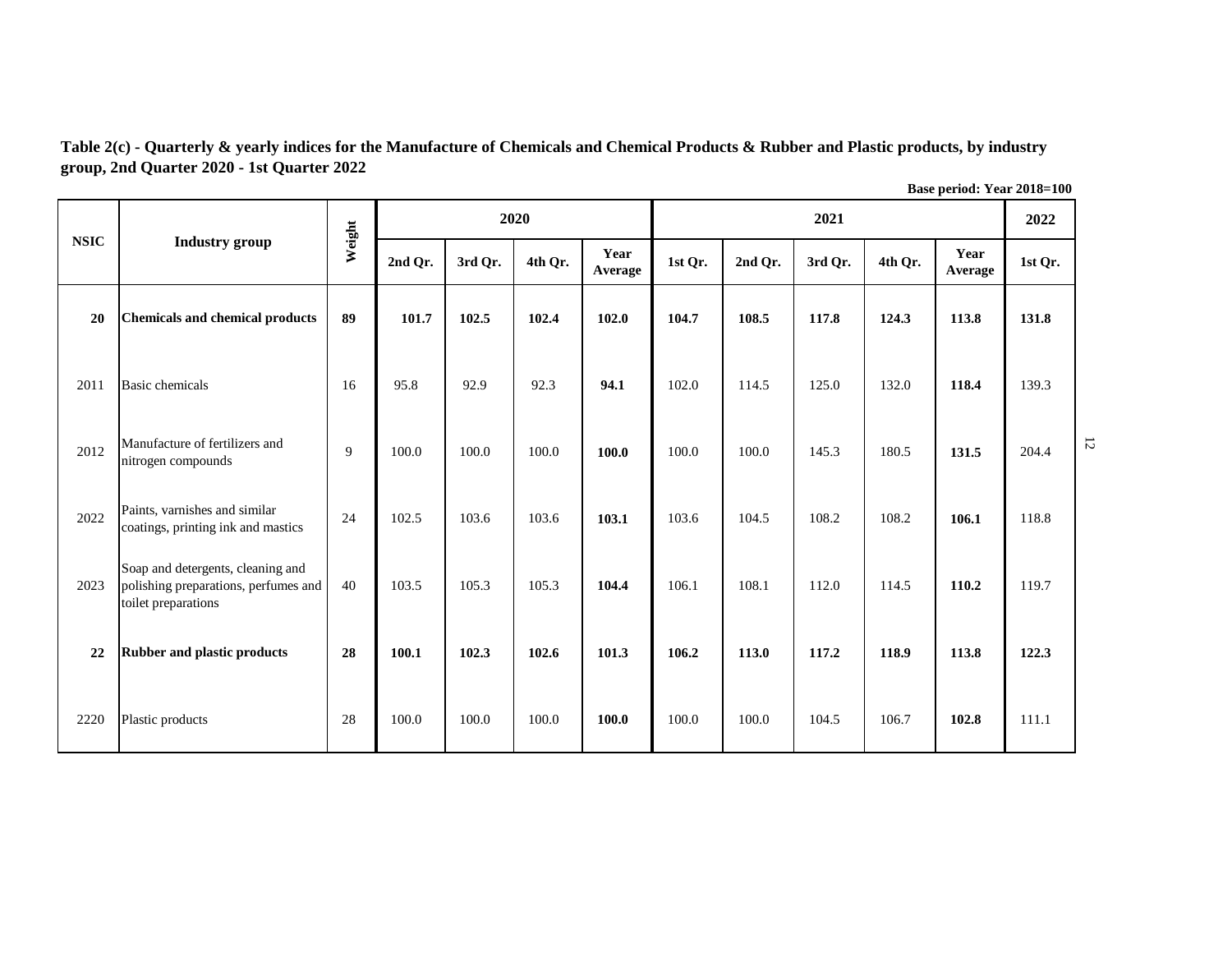**Table 3(a) - Quarterly percentage change of the Manufacturing Sector by industry group, 2nd Quarter 2020 - 1st Quarter 2022**

**Base period: Year 2018=100**

| <b>NSIC</b> |                                                                                                            |                |                              | Percentage changes from previous quarter |                              |                              |                              | previous year                | Percentage changes from corresponding quarter of |                              |
|-------------|------------------------------------------------------------------------------------------------------------|----------------|------------------------------|------------------------------------------|------------------------------|------------------------------|------------------------------|------------------------------|--------------------------------------------------|------------------------------|
|             | <b>Industry</b> group                                                                                      | Weight         | 1st Qr 21<br>to<br>2nd Qr 21 | 2nd Qr 21<br>to<br>3rd Qr 21             | 3rd Qr 21<br>to<br>4th Qr 21 | 4th Qr 21<br>to<br>1st Qr 22 | 2nd Qr 20<br>to<br>2nd Qr 21 | 3rd Qr 20<br>to<br>3rd Qr 21 | 4th Qr 20<br>to<br>4th Qr 21                     | 1st Qr 21<br>to<br>1st Qr 22 |
| $10-33$     | <b>Total manufacturing</b>                                                                                 | 1000           | $+3.4$                       | $+4.8$                                   | $+3.4$                       | $+5.2$                       | $+9.9$                       | $+11.9$                      | $+14.8$                                          | $+17.9$                      |
| 10/11       | Food products and beverages                                                                                | 447            | $+1.7$                       | $+3.7$                                   | $+4.0$                       | $+3.8$                       | $+7.4$                       | $+8.2$                       | $+11.5$                                          | $+13.9$                      |
| 13          | Textiles                                                                                                   | 14             | $+1.6$                       | $+6.0$                                   | $+3.1$                       | $+8.6$                       | $+6.3$                       | 10.7                         | $+11.1$                                          | $+20.6$                      |
| 14          | Wearing apparel                                                                                            | 47             | $+0.4$                       | $+5.7$                                   | $+0.1$                       | $+6.8$                       | $+12.2$                      | $+14.0$                      | $+13.6$                                          | $+13.5$                      |
| 15          | Leather and related products                                                                               | $\overline{4}$ | $+0.5$                       | $+2.8$                                   | $+3.5$                       | $0.0\,$                      | $+7.2$                       | $+7.4$                       | $+11.1$                                          | $+6.9$                       |
| 16/17       | Wood and products of wood & cork; articles<br>of straw and plaiting materials/ Paper and<br>paper products | 33             | $+4.1$                       | $+3.7$                                   | $+8.1$                       | $+9.7$                       | $+10.7$                      | $+11.4$                      | $+19.1$                                          | $+28.0$                      |
| 18          | Printing and reproduction of recorded media                                                                | 27             | $+8.0$                       | $-5.6$                                   | $+0.7$                       | $+1.6$                       | $+25.5$                      | $+17.7$                      | $+18.1$                                          | $+4.4$                       |
| 20          | Chemicals and chemical products                                                                            | 89             | $+3.6$                       | $+8.6$                                   | $+5.5$                       | $+6.0$                       | $+6.7$                       | $+14.9$                      | $+21.4$                                          | $+25.9$                      |
| 22          | Rubber and plastic products                                                                                | 28             | $+6.4$                       | $+3.7$                                   | $+1.5$                       | $+2.9$                       | $+12.9$                      | $+14.6$                      | $+15.9$                                          | $+15.2$                      |
| 23          | Other non-metallic mineral products                                                                        | 50             | $+0.2$                       | $+2.6$                                   | $+0.5$                       | $+1.5$                       | $+1.0$                       | $+3.3$                       | $+3.3$                                           | $+4.8$                       |
| 24          | <b>Basic</b> metals                                                                                        | 11             | $+14.5$                      | $+15.5$                                  | $+14.0$                      | $+4.9$                       | $+36.7$                      | $+57.5$                      | $+69.2$                                          | $+58.0$                      |
| 25          | Fabricated metal products                                                                                  | 79             | $+7.0$                       | $+6.7$                                   | $+1.5$                       | $+11.3$                      | $+14.3$                      | $+15.1$                      | $+16.6$                                          | $+28.9$                      |
| 26          | Manufacture of Computer, Electronic and<br><b>Optical Products</b>                                         | 5              | $0.0\,$                      | 0.0                                      | 0.0                          | $0.0\,$                      | $+3.0$                       | $+3.0$                       | $+3.0$                                           | 0.0                          |
| 27          | Electrical equipment                                                                                       | $\mathbf{2}$   | 0.0                          | 0.0                                      | 0.0                          | $0.0\,$                      | $0.0\,$                      | $0.0\,$                      | $0.0\,$                                          | 0.0                          |
| 28          | Machinery and equipment, n.e.c                                                                             | 10             | $+4.4$                       | $+44.1$                                  | $+6.2$                       | $+3.2$                       | $+14.7$                      | $+63.2$                      | $+70.7$                                          | $+65.0$                      |
| 29          | Motor vehicles, trailers and semi-trailers                                                                 | 5              | 0.0                          | $+17.9$                                  | $+17.4$                      | $+12.2$                      | $-6.7$                       | $+17.9$                      | $+38.4$                                          | $+55.3$                      |
| 30          | Other transport equipment                                                                                  | 21             | $+1.9$                       | $+1.0$                                   | $-0.4$                       | $-0.2$                       | $+14.8$                      | $+10.1$                      | $+5.6$                                           | $+2.3$                       |
| 31          | Furniture                                                                                                  | 81             | $+7.8$                       | $+4.3$                                   | $+2.9$                       | $+8.0$                       | $+12.1$                      | $+16.1$                      | $+18.6$                                          | $+24.9$                      |
| 32          | Other products                                                                                             | 47             | $+3.6$                       | $+4.9$                                   | $+1.7$                       | $+4.5$                       | $+15.1$                      | $+11.9$                      | $+13.8$                                          | $+15.6$                      |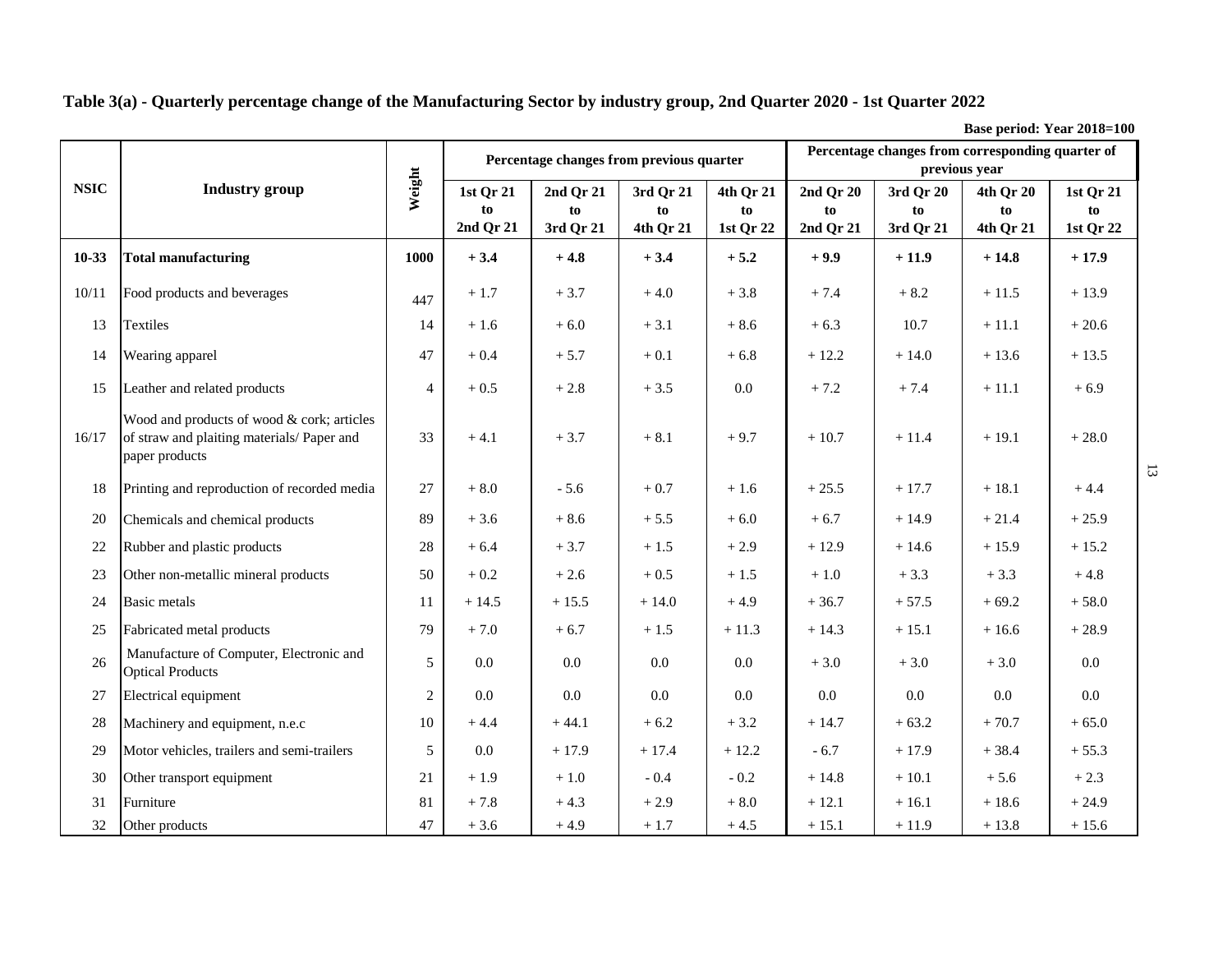**Table 3(b) - Quarterly percentage change for Manufacture of Food Products & Beverages by industry group, 2nd Quarter 2020 - 1st Quarter 2022**

**Base period: Year 2018=100**

|                 |                                                                 |                |                              | Percentage changes from previous quarter |                              |                              |                              | Percentage changes from corresponding quarter of<br>previous year |                              |                              |
|-----------------|-----------------------------------------------------------------|----------------|------------------------------|------------------------------------------|------------------------------|------------------------------|------------------------------|-------------------------------------------------------------------|------------------------------|------------------------------|
| <b>NSIC</b>     | <b>Industry</b> group                                           | Weight         | 1st Qr 21<br>to<br>2nd Qr 21 | 2nd Qr 21<br>to<br>3rd Qr 21             | 3rd Qr 21<br>to<br>4th Qr 21 | 4th Qr 21<br>to<br>1st Qr 22 | 2nd Qr 20<br>to<br>2nd Qr 21 | 3rd Qr 20<br>to<br>3rd Qr 21                                      | 4th Qr 20<br>to<br>4th Qr 21 | 1st Qr 21<br>to<br>1st Qr 22 |
| $10 - 11$       | Total food products & beverages                                 | 447            | $+1.7$                       | $+3.7$                                   | $+4.0$                       | $+3.8$                       | $+7.4$                       | $+8.2$                                                            | $+11.5$                      | $+13.9$                      |
| 101-108         | <b>Food products</b>                                            | 283            | $+2.2$                       | $+3.7$                                   | $+5.7$                       | $+5.0$                       | $+8.0$                       | $+9.7$                                                            | $+14.7$                      | $+17.6$                      |
| 1010            | Processing and preserving of meat                               | 61             | $+0.6$                       | $+ 5.1$                                  | $+ 6.1$                      | $+6.2$                       | $+5.3$                       | $+6.7$                                                            | $+12.2$                      | $+19.1$                      |
| 1020            | Processing and preserving of fish, crustaceans<br>& molluscs    | 3              | 0.0                          | 0.0                                      | $+3.5$                       | $+~1.0\,$                    | $+1.8$                       | 0.0                                                               | $+3.5$                       | $+4.5$                       |
| 1030            | Processing and preserving of fruits and<br>vegetables           | 11             | $+1.7$                       | $+0.8$                                   | $+2.6$                       | $+4.6$                       | $+10.3$                      | $+6.7$                                                            | $+8.0$                       | $+10.0$                      |
| 1040            | Vegetable and animal oils and fats                              | 21             | $+8.8$                       | $+2.6$                                   | $-2.0$                       | $+1.3$                       | $+35.6$                      | $+37.4$                                                           | $+26.0$                      | $+10.8$                      |
| 1050            | Dairy products                                                  | 22             | $+3.2$                       | $+6.2$                                   | $+3.3$                       | $+2.1$                       | $+6.7$                       | $+11.7$                                                           | $+16.7$                      | $+15.6$                      |
| 1061            | Grain mill products                                             | 28             | $+2.1$                       | $+4.5$                                   | $+0.8$                       | $+8.4$                       | $+2.0$                       | $+6.5$                                                            | $+7.8$                       | $+16.7$                      |
| 1071            | <b>Bakery</b> products                                          | 43             | $+0.3$                       | $+3.4$                                   | $+0.3$                       | $+5.0$                       | $+1.0$                       | $+3.8$                                                            | $+4.0$                       | $+9.2$                       |
| 10711/<br>10712 | <b>Bread/Pastries and cakes</b>                                 | 18             | $+0.3$                       | $+2.9$                                   | $+$ 0.1                      | $+ 5.6$                      | $+1.1$                       | $+3.3$                                                            | $+3.3$                       | $+9.1$                       |
| 10713           | Biscuits and other dry bakery products                          | $\overline{4}$ | 0.0                          | $+8.2$                                   | $+1.4$                       | 0.0                          | $+0.1$                       | $+8.2$                                                            | $+9.8$                       | $+9.8$                       |
| 1074            | Macaroni, noodles, couscous and similar<br>farinaceous products | 7              | 0.0                          | $+0.7$                                   | 0.0                          | $+1.1$                       | $+0.3$                       | $+0.7$                                                            | $+0.7$                       | $+1.8$                       |
| 1075            | Prepared meals and dishes                                       | $\overline{c}$ | 0.0                          | 0.0                                      | $+6.4$                       | $+4.2$                       | $+8.7$                       | $+2.7$                                                            | $+6.4$                       | $+10.9$                      |
| 1079            | Other food products n.e.c                                       | 46             | $+1.1$                       | $+3.0$                                   | $+5.2$                       | $+4.5$                       | $+ 5.4$                      | $+5.6$                                                            | $+10.3$                      | $+14.4$                      |
| 10791           | Tea                                                             | 6              | $+0.0$                       | 0.0                                      | $+ 2.1$                      | $+6.1$                       | $+3.7$                       | $+3.7$                                                            | $+3.3$                       | $+8.3$                       |
| 10793/<br>10799 | Spices, sauces, condiments and other food<br>products n.e.c     | 22             | $+ 2.1$                      | $+3.4$                                   | $+11.0$                      | $+4.2$                       | $+10.7$                      | $+8.6$                                                            | $+18.9$                      | $+22.2$                      |
| 1080            | Animal feed                                                     | 39             | $+4.0$                       | $+2.6$                                   | $+17.8$                      | $+5.6$                       | $+11.7$                      | $+14.6$                                                           | $+32.4$                      | $+32.6$                      |
| <b>110</b>      | <b>Beverages</b>                                                | 164            | $+0.7$                       | $+4.0$                                   | $+0.9$                       | $+1.5$                       | $+6.4$                       | $+5.8$                                                            | $+5.7$                       | $+7.3$                       |
| 1101            | Distilled potable alcoholic beverages                           | 48             | $+1.7$                       | $+7.1$                                   | $+0.3$                       | $0.0\,$                      | $+1.8$                       | $+9.0$                                                            | $+9.3$                       | $+9.2$                       |
| 1102            | Wines                                                           | $\tau$         | $+1.2$                       | $+5.4$                                   | $+3.6$                       | 0.0                          | $+6.4$                       | $+10.9$                                                           | $+10.5$                      | $+10.5$                      |
| 1103            | Malt liquors and malt including non alcoholic<br>beer           | 88             | 0.0                          | $+2.4$                                   | 0.0                          | $+2.6$                       | $+7.6$                       | $+3.7$                                                            | $+2.4$                       | $+ 5.1$                      |
| 1104            | Soft drinks, mineral waters and other bottled<br>waters         | 21             | $+1.7$                       | $+3.3$                                   | $+4.9$                       | $+0.6$                       | $+12.8$                      | $+6.3$                                                            | $+10.3$                      | $+10.9$                      |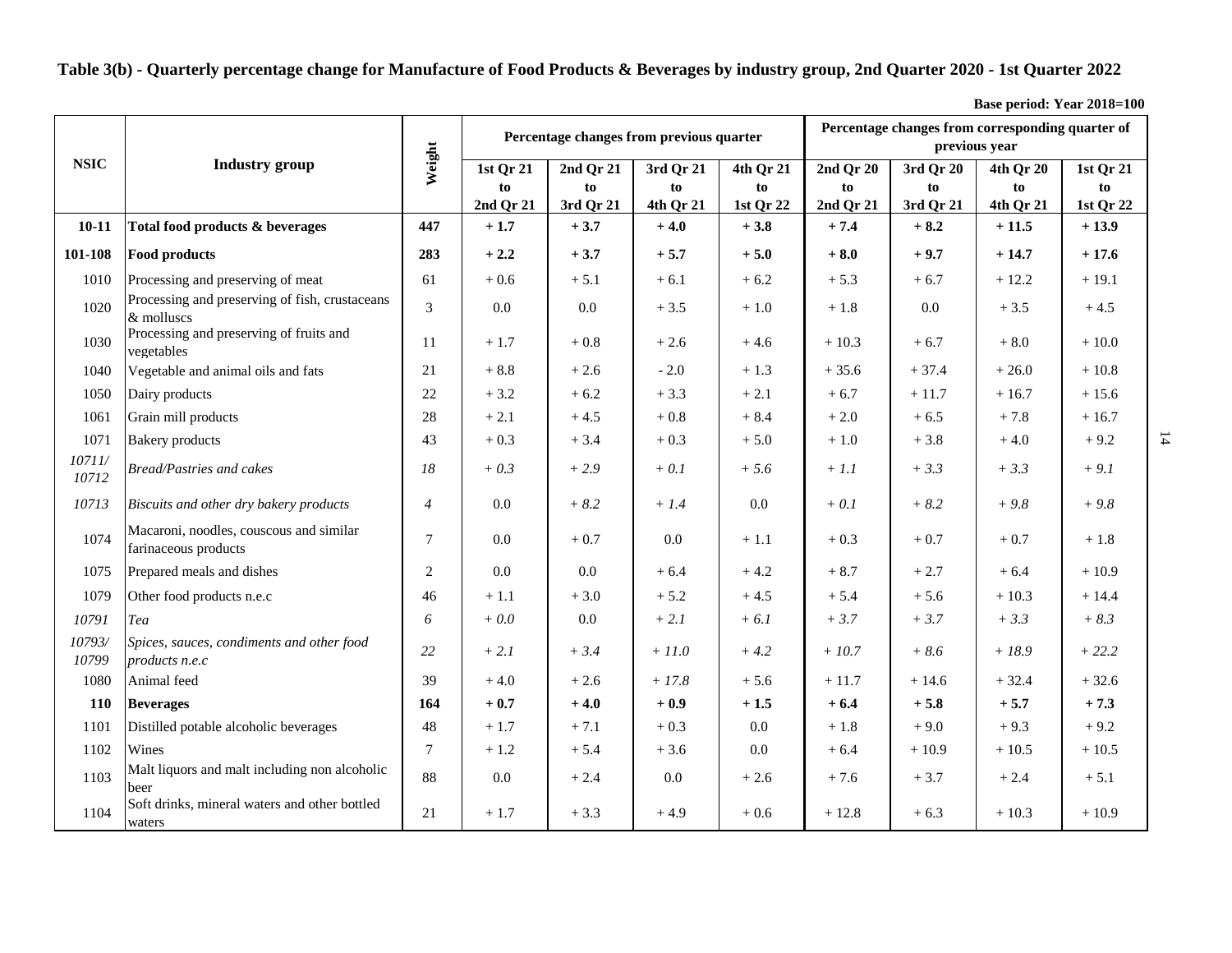**Table 3(c) - Quarterly percentage change for Manufacture of Chemicals and Chemical Products & Rubber and Plastic Products by industry group, 2nd Quarter 2020 - 1st Quarter 2022**

| <b>NSIC</b> |                                                                                                  |        |                              | Percentage changes from previous quarter |                              |                              |                              | Percentage changes from corresponding quarter of<br>previous year |                              |                              |
|-------------|--------------------------------------------------------------------------------------------------|--------|------------------------------|------------------------------------------|------------------------------|------------------------------|------------------------------|-------------------------------------------------------------------|------------------------------|------------------------------|
|             | <b>Industry group</b>                                                                            | Weight | 1st Qr 21<br>to<br>2nd Qr 21 | 2nd Qr 21<br>to<br>3rd Qr 21             | 3rd Qr 21<br>to<br>4th Qr 21 | 4th Qr 21<br>to<br>1st Qr 22 | 2nd Qr 20<br>to<br>2nd Qr 21 | 3rd Qr 20<br>to<br>3rd Qr 21                                      | 4th Qr 20<br>to<br>4th Qr 21 | 1st Qr 21<br>to<br>1st Qr 22 |
| 20          | <b>Chemicals and chemical products</b>                                                           | 89     | $+3.6$                       | $+8.6$                                   | $+5.5$                       | $+6.0$                       | $+6.7$                       | $+14.9$                                                           | $+21.4$                      | $+25.9$                      |
| 2011        | <b>Basic chemicals</b>                                                                           | 16     | $+12.3$                      | $+9.2$                                   | $+5.6$                       | $+5.5$                       | $+19.5$                      | $+34.6$                                                           | $+43.0$                      | $+36.6$                      |
| 2012        | Manufacture of fertilizers and nitrogen<br>compounds                                             | 9      | 0.0                          | $+45.3$                                  | $+24.2$                      | $+13.2$                      | 0.0                          | $+45.3$                                                           | $+80.5$                      | $+104.4$                     |
| 2022        | Paints, varnishes and similar coatings,<br>printing ink and mastics                              | 24     | $+0.9$                       | $+3.5$                                   | 0.0                          | $+9.8$                       | $+2.0$                       | $+4.4$                                                            | $+4.4$                       | $+14.7$                      |
| 2023        | Soap and detergents, cleaning and<br>polishing preparations, perfumes and toilet<br>preparations | 40     | $+1.9$                       | $+3.6$                                   | $+2.2$                       | $+4.5$                       | $+4.4$                       | $+6.4$                                                            | $+8.7$                       | $+12.8$                      |
| 22          | <b>Rubber and plastic products</b>                                                               | 28     | $+6.4$                       | $+3.7$                                   | $+1.5$                       | $+2.9$                       | $+12.9$                      | $+14.6$                                                           | $+15.9$                      | $+15.2$                      |
| 2220        | Plastic products                                                                                 | 28     | 0.0                          | $+4.5$                                   | $+2.1$                       | $+4.1$                       | 0.0                          | $+4.5$                                                            | $+6.7$                       | $+11.1$                      |

**Base period: Year 2018=100**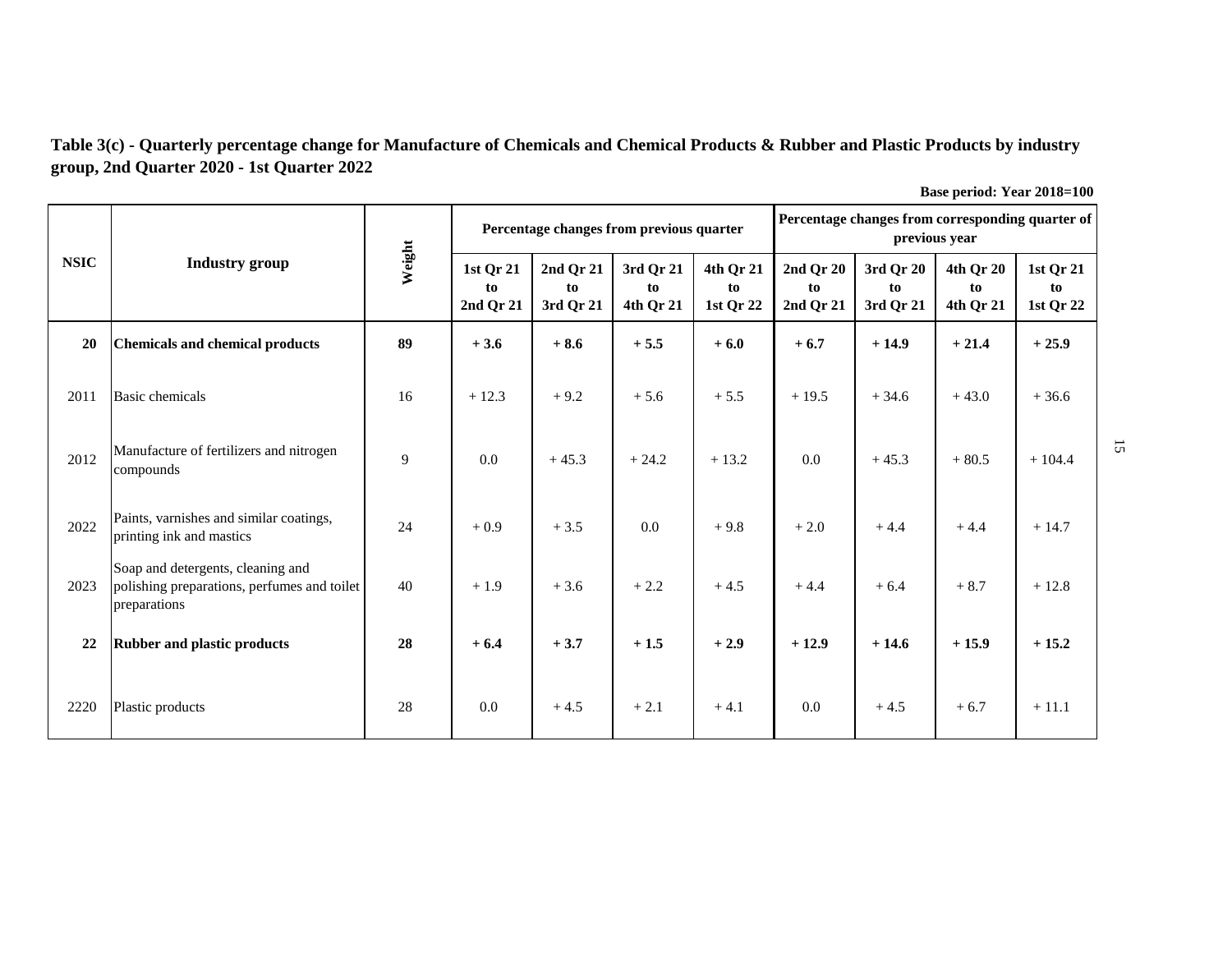| <b>Month</b>                    | 2013 | 2014   | 2015   | 2016   | 2017   | 2018   | 2019   | 2020   | 2021    | 2022  |
|---------------------------------|------|--------|--------|--------|--------|--------|--------|--------|---------|-------|
| January                         | 91.0 | 92.4   | 93.8   | 93.8   | 96.3   | 98.8   | 101.0  | 103.2  | 111.9   | 130.8 |
| February                        | 92.2 | 92.4   | 93.7   | 93.7   | 96.1   | 99.1   | 101.2  | 104.0  | 112.8   | 133.1 |
| March                           | 92.3 | 92.6   | 94.2   | 94.2   | 96.4   | 99.7   | 101.4  | 104.4  | 114.7   | 136.0 |
| Average 1 <sup>st</sup> Quarter | 91.8 | 92.5   | 93.9   | 93.9   | 96.3   | 99.2   | 101.2  | 103.9  | 113.1   | 133.3 |
| April                           | 92.3 | 92.7   | 94.0   | 94.1   | 96.3   | 99.6   | 101.2  | 104.6  | 115.6   |       |
| May                             | 92.2 | 92.7   | 94.1   | 94.2   | 96.3   | 99.7   | 101.3  | 106.8  | 116.7   |       |
| June                            | 92.1 | 92.9   | 94.3   | 94.3   | 97.0   | 99.9   | 101.9  | 107.9  | 118.3   |       |
| Average 2 <sup>nd</sup> Quarter | 92.2 | 92.8   | 94.1   | 94.2   | 96.5   | 99.7   | 101.5  | 106.4  | 116.9   |       |
| July                            | 92.4 | 92.8   | 94.4   | 94.9   | 97.1   | 100.0  | 102.1  | 109.0  | 121.4   |       |
| August                          | 92.4 | 92.6   | 95.1   | 94.9   | 97.1   | 100.3  | 102.2  | 109.6  | 122.5   |       |
| September                       | 92.3 | 92.6   | 95.4   | 95.1   | 97.2   | 100.6  | 102.1  | 109.9  | 123.7   |       |
| Average 3 <sup>rd</sup> Quarter | 92.4 | 92.7   | 95.0   | 95.0   | 97.1   | 100.3  | 102.1  | 109.5  | 122.5   |       |
| October                         | 92.4 | 92.7   | 95.5   | 95.7   | 97.3   | 100.7  | 102.2  | 110.2  | 125.4   |       |
| November                        | 93.2 | 92.6   | 95.6   | 96.3   | 98.1   | 100.6  | 102.3  | 110.3  | 126.9   |       |
| December                        | 92.7 | 92.3   | 95.5   | 96.3   | 98.0   | 100.8  | 102.4  | 110.7  | 127.8   |       |
| Average 4 <sup>th</sup> Quarter | 92.8 | 92.5   | 95.5   | 96.1   | 97.8   | 100.7  | 102.3  | 110.4  | 126.7   |       |
| <b>Yearly average</b>           | 92.3 | 92.6   | 94.6   | 94.8   | 96.9   | 100.0  | 101.8  | 107.6  | 119.8   |       |
| Annual change (%)               |      | $+0.3$ | $+2.2$ | $+0.2$ | $+2.2$ | $+3.2$ | $+1.8$ | $+5.7$ | $+11.3$ |       |

**Table 4(a) - Comparative monthly and quarterly indices of the Manufacturing Sector, January 2013 - March 2022**

**Base period:Year 2018=100**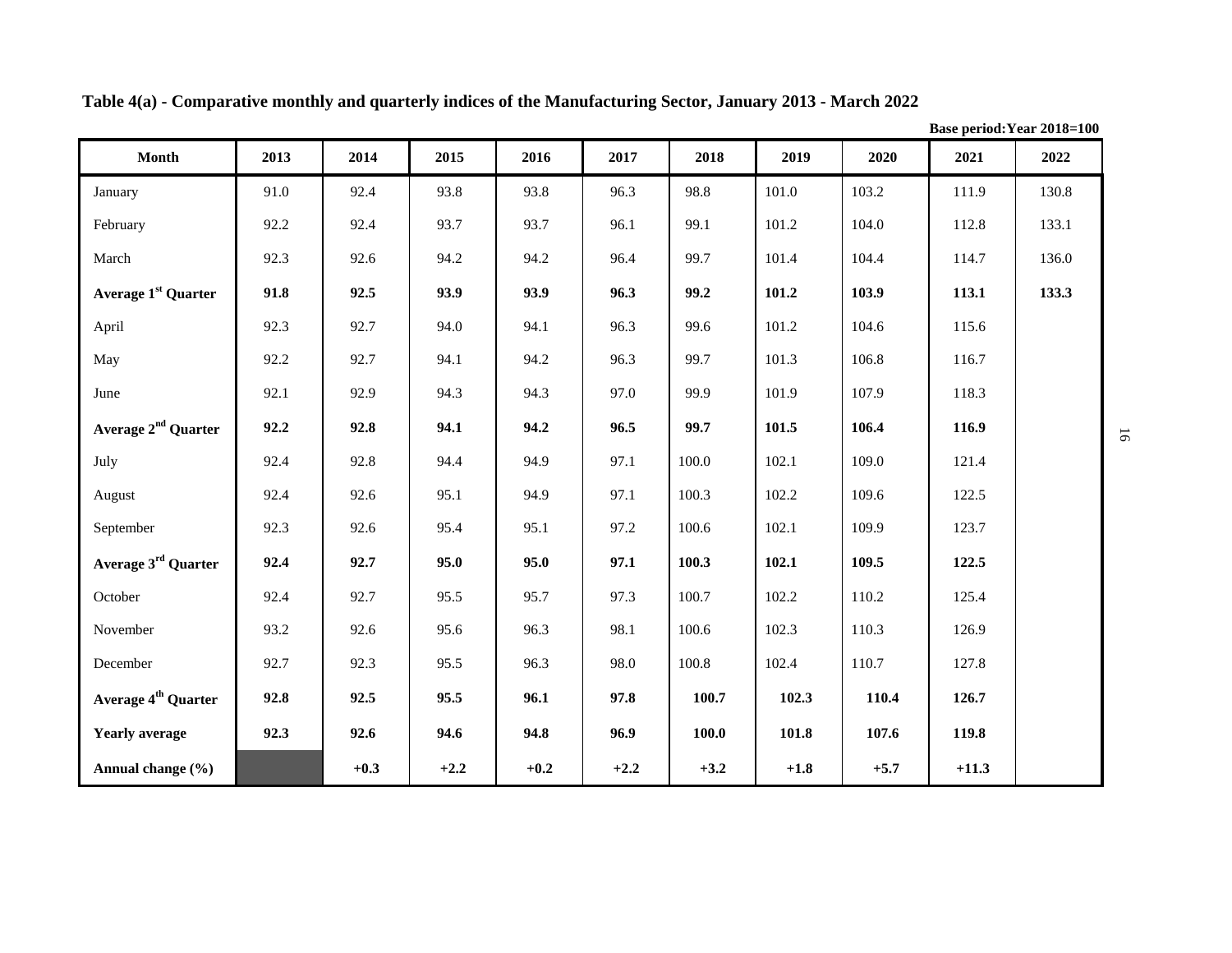|                                 |      |        |        |        |        |           |        |        | Base period: Year 2018=100 |       |
|---------------------------------|------|--------|--------|--------|--------|-----------|--------|--------|----------------------------|-------|
| Month                           | 2013 | 2014   | 2015   | 2016   | 2017   | 2018      | 2019   | 2020   | 2021                       | 2022  |
| January                         | 90.1 | 93.0   | 93.1   | 93.1   | 96.0   | 98.2      | 101.0  | 103.0  | 109.6                      | 124.1 |
| February                        | 92.2 | 92.5   | 92.8   | 92.9   | 95.9   | 98.9      | 101.5  | 103.7  | 110.7                      | 126.2 |
| March                           | 92.4 | 92.5   | 93.5   | 93.6   | 95.9   | 99.3      | 101.9  | 104.1  | 111.7                      | 128.0 |
| Average 1 <sup>st</sup> Quarter | 91.6 | 92.7   | 93.1   | 93.2   | 95.9   | 98.8      | 101.5  | 103.6  | 110.7                      | 126.1 |
| April                           | 92.6 | 92.6   | 93.5   | 92.6   | 95.9   | 99.5      | 101.7  | 104.4  | 111.7                      |       |
| May                             | 92.6 | 92.6   | 93.4   | 92.7   | 96.0   | 99.7      | 101.9  | 104.6  | 112.0                      |       |
| June                            | 92.6 | 92.9   | 93.7   | 93.0   | 97.3   | 99.8      | 102.0  | 105.3  | 114.0                      |       |
| Average 2 <sup>nd</sup> Quarter | 92.6 | 92.7   | 93.5   | 92.8   | 96.4   | 99.7      | 101.9  | 104.8  | 112.6                      |       |
| July                            | 92.8 | 92.9   | 93.8   | 93.4   | 97.0   | 100.2     | 102.1  | 107.3  | 116.7                      |       |
| August                          | 92.7 | 92.7   | 94.4   | 93.7   | 97.1   | 100.5     | 102.1  | 108.1  | 116.6                      |       |
| September                       | 92.6 | 92.9   | 94.9   | 94.1   | 97.2   | 100.9     | 102.2  | 108.4  | 117.1                      |       |
| Average 3 <sup>rd</sup> Quarter | 92.7 | 92.8   | 94.4   | 93.7   | 97.1   | 100.5     | 102.1  | 107.9  | 116.8                      |       |
| October                         | 92.3 | 93.0   | 95.0   | 95.3   | 97.3   | $101.0\,$ | 102.3  | 108.7  | 119.6                      |       |
| November                        | 93.9 | 93.0   | 95.2   | 96.2   | 97.3   | 101.0     | 102.4  | 108.9  | 122.2                      |       |
| December                        | 93.5 | 92.4   | 95.1   | 96.2   | 97.1   | $101.0\,$ | 102.4  | 109.4  | 122.8                      |       |
| Average 4 <sup>th</sup> Quarter | 93.3 | 92.8   | 95.1   | 95.9   | 97.3   | 101.0     | 102.4  | 109.0  | 121.5                      |       |
| <b>Yearly average</b>           | 92.5 | 92.8   | 94.0   | 93.9   | 96.7   | 100.0     | 102.0  | 106.3  | 115.4                      |       |
| Annual change (%)               |      | $+0.3$ | $+1.3$ | $-0.1$ | $+3.0$ | $+3.4$    | $+2.0$ | $+4.2$ | $+8.6$                     |       |

**Table 4(b) - Comparative monthly and quarterly indices for Manufacture of Food Products & Beverages, January 2013 - March 2022**

 $\overline{1}$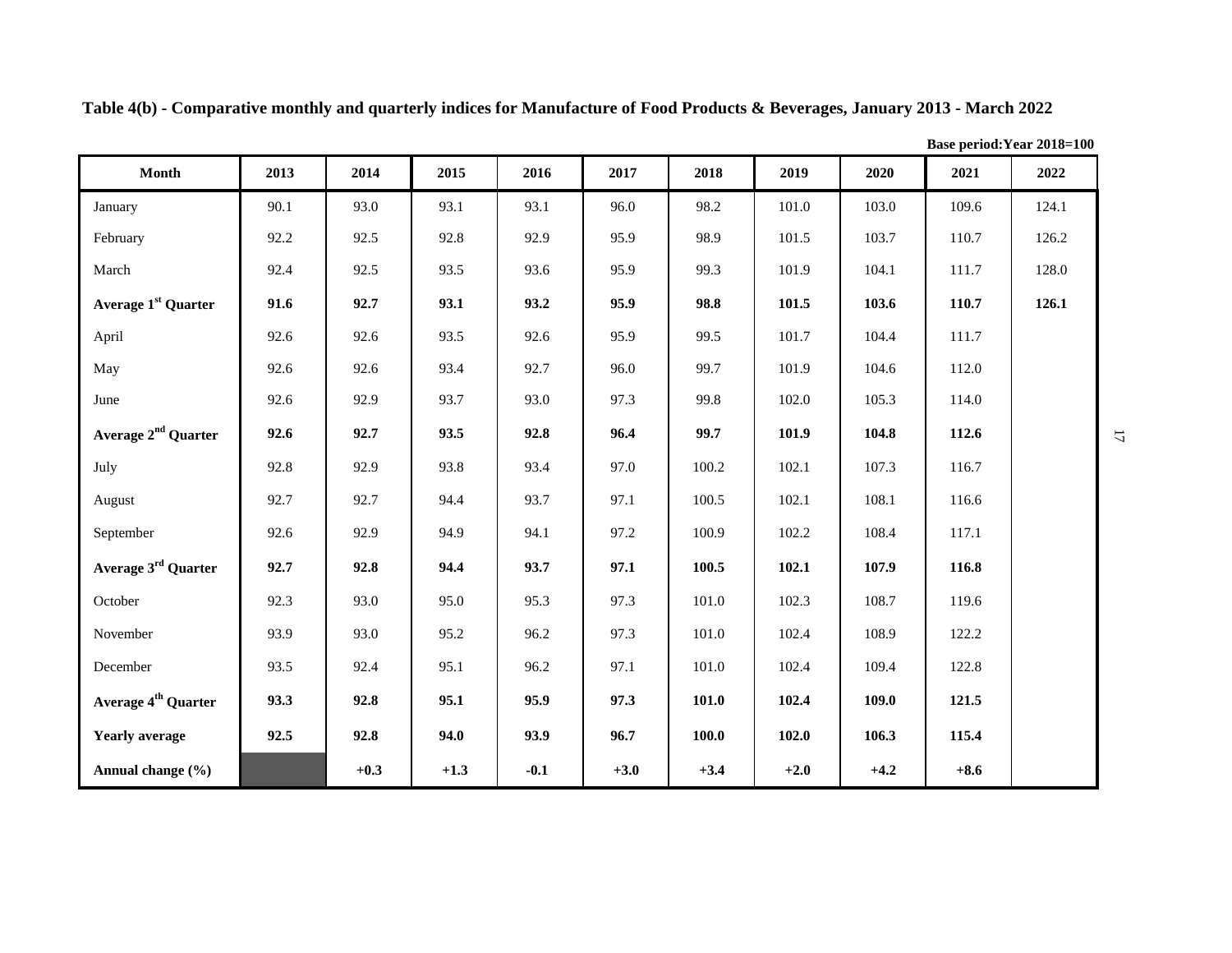## **Producer Price Index – Manufacturing (PPI-M)**

## **Methodology for the computation of the PPI-M**

#### **1. Definition**

The Producer Price Index (PPI-M) measures changes in the effective prices received by producers in the manufacturing sector for that part of their output, which is sold on the domestic market. It reflects the price trends of a fixed basket of goods representative of the output of Non-Export Oriented Enterprises (Non EOE).

The concepts and definitions of the PPI-M largely follow the guidelines provided in the "IMF Producer Price Index Manual Theory and Practice".

#### **2. Scope**

The PPI-M covers both large and small manufacturing establishments falling within divisions 10 to 33 of the National Standard Industrial Classification Rev.2 (NSIC Rev.2), which is an adapted version of the International Standard Industrial Classification (ISIC) Rev.4. The establishments are classified under 24 divisions, 71 groups, 137 classes and 240 sub-classes.

The following divisions have been excluded for reasons given in brackets:

- a) Division 12: Manufacture of tobacco products (no longer manufactured in Mauritius)
- b) Division 19: Manufacture of coke and refined petroleum products (weight in the overall index is not significant)
- c) Division 21: Manufacture of basic pharmaceutical products and pharmaceutical preparations (weight in the overall index is not significant and change of products is too dynamic)
- d) Division 33: Repair and installation of machinery and equipment (weight in the overall index is not significant and change of products is too dynamic)

However, Division 26: Manufacture of computer, electronic and optical products has been included in the current basket mainly because its weight in the overall index is significant.

The activities covered by the index represent around 97% of the gross output generated by the Non-EOE manufacturing sector during year 2018.

### **3. Frame**

A list of all large establishments (engaging 10 or more persons) falling under the scope of the PPI-M was obtained from the 2018 Census of Economic Activities (CEA 2018). For small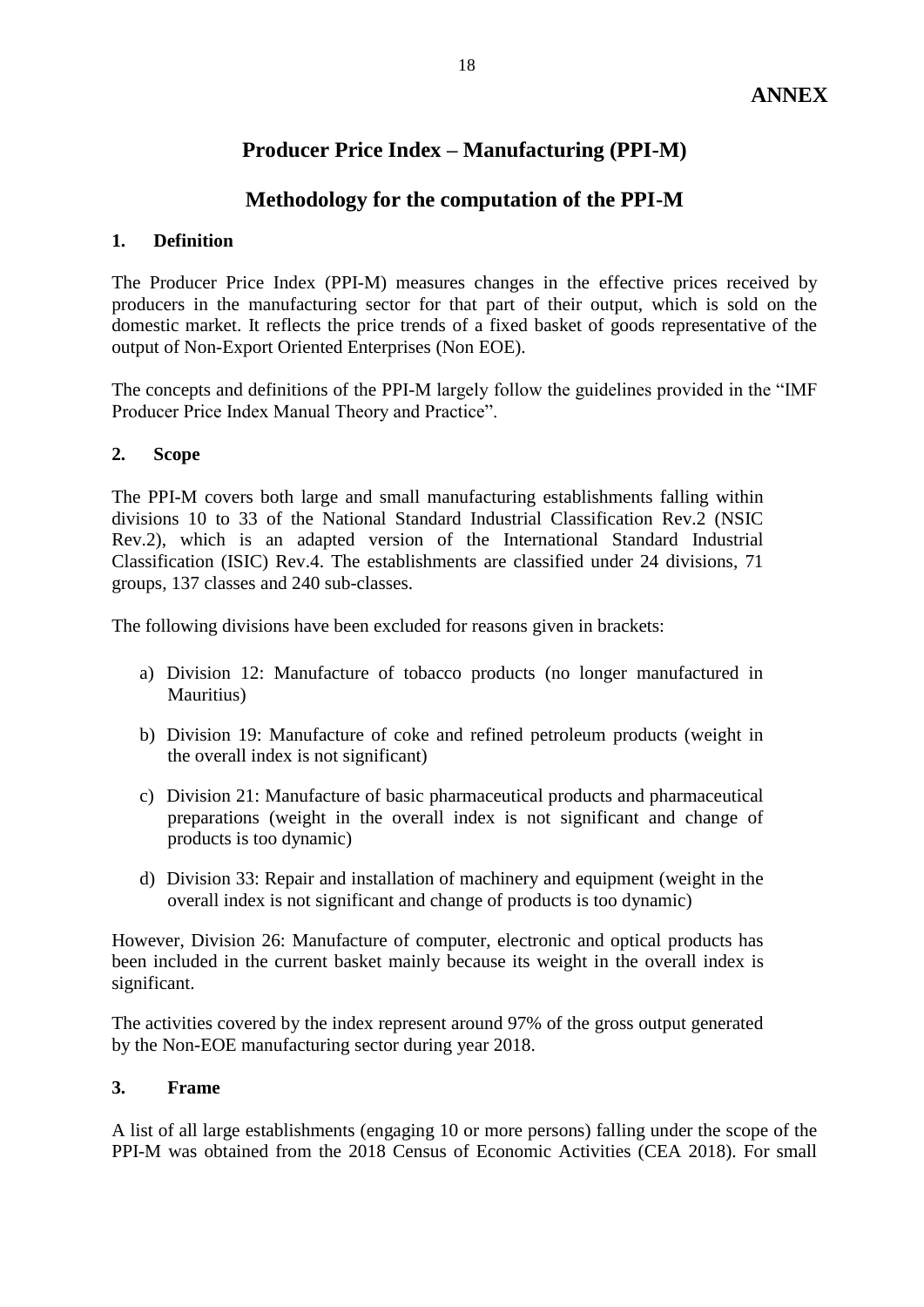establishments (engaging less than 10 persons), the list of respondents at the CEA 2018 was used.

## **4. Selection of establishments (producers)**

A sample of 126 large establishments was selected from the list of large manufacturing establishments. Those establishments were the most important ones in terms of Gross Output (GO) in their respective 5-digit sub-class.

Small establishments selected for price collection were those engaged in the manufacture of wearing apparel, fabricated metal products and wooden furniture, as these activities were the most important ones performed by small manufacturing establishments. A sample of 5 establishments was selected from the list of small manufacturing establishments.

Output of the selected establishments represented around 63% of the total GO generated by all establishments falling within the scope of the PPI-M.

## **5. Selection of products to be priced**

Some 500 products have been selected for pricing. These are the most important ones in terms of contribution to the gross output or turnover of the selected establishments.

## **6. Price collection**

Prices collected refer to the prices received by producers for the sale of their products on the local market. The prices exclude all taxes on products, namely excise duty and value added tax (VAT).

As from January 2018, prices are collected on a monthly basis and provisional monthly indices are compiled. The overall PPI-M on a monthly basis is published according to SDDS requirements.

For revised monthly and quarterly indices at division level and in some specific cases at even lower level, the selected establishments are visited on a quarterly basis and prices of the selected products are collected for each month of the reference quarter.

## **7. Updating of weights**

### *7.1 Historical background*

Statistics Mauritius first published a Producers Price Index limited to the "Manufacturing of food products, beverages and tobacco" in March 1994 with 1993 as base period (1993 = 100). The index was revised in June 2002 to cover all relevant industry groups of the former Non-EPZ manufacturing sector, based on the results of the 1997 Census of Economic Activities. The base period was 1998. The base year was subsequently revised to 2003, 2007 and 2013, based on the results of the 2002, 2007 and 2013 rounds of the Census of Economic Activities.

The current basket of goods has been updated based on the results of the 2018 Census of Economic Activities and the index is computed with year 2018 as base period.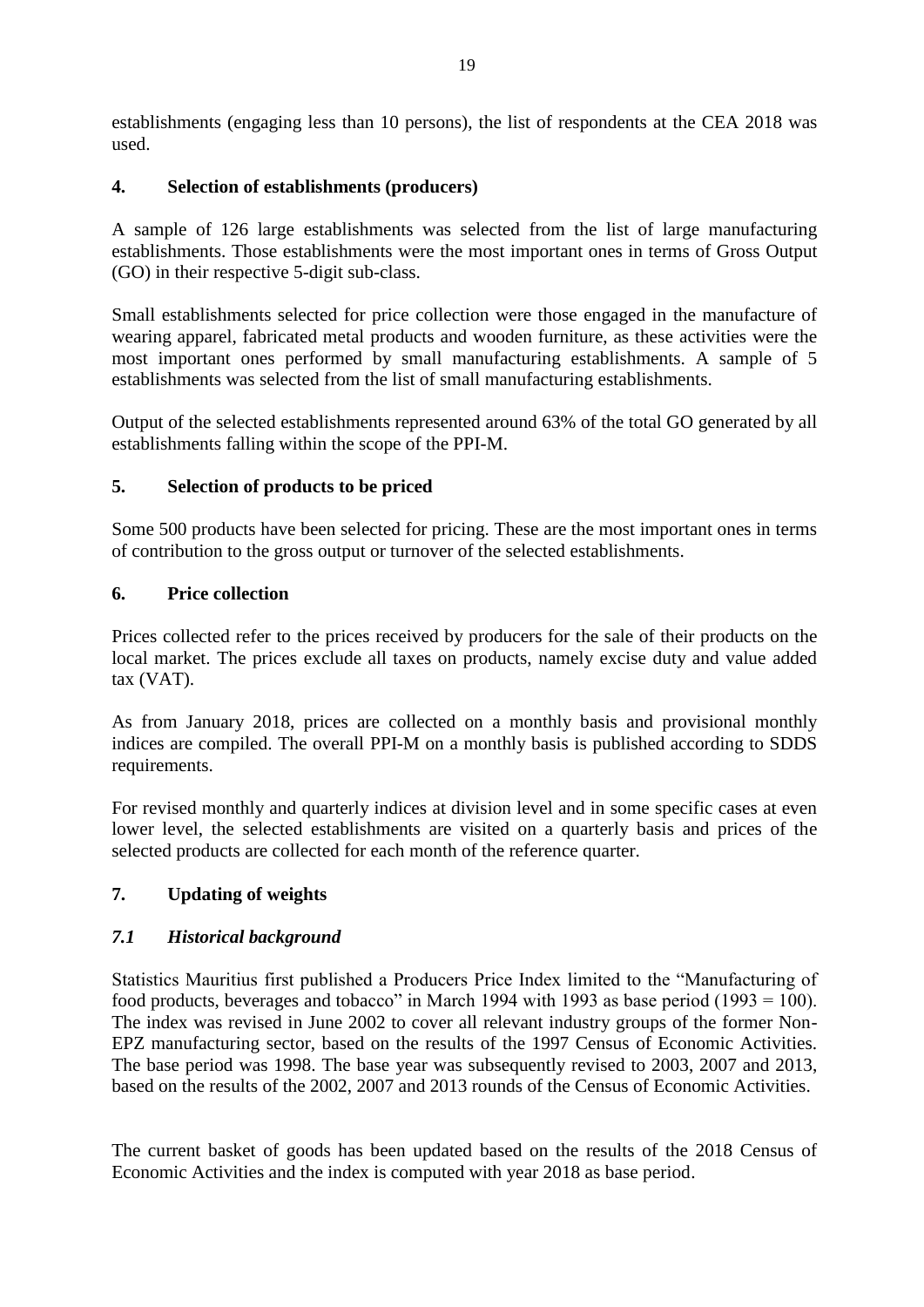## *7.2 Evolution of weights from 2013 to 2018.*

It is to be noted that output of small establishments has been considered in the updating of the weights from 2013 to 2018. The share of the small establishments was estimated at around 32% of the total Non EOE manufacturing sector in 2018.

The weights for the current PPI-M have been calculated from the gross output figures derived from the 2018 Census of Economic Activities. Gross output is valued at basic prices, and thus excludes all taxes on products, namely excise duties and value added tax. The weight of a product group represents the share of its gross output out of the total output of the manufacturing sector.

The changes in the weights by division from 2013 to 2018 are given in Table A.

The main changes are explained below:

- a) The following activities have gained more importance in the basket of products:
	- (i) Manufacture of textiles (from 0.6% to 1.4%)
	- (ii) Manufacture of wearing apparel (from 3.4% to 4.7%)
	- (iii) Manufacture of paper and paper products (from 1.1% and 2.4%)
	- (iv) Manufacture of chemical and chemical products (from 6.9% to 8.9%)
	- (v) Manufacture of fabricated metal products, except machinery (from 7.6% to 7.9%)
	- (vi) Manufacture of furniture (from 6.5% to 8.1%).
- b) The weight of some divisions has decreased mainly due to a reduction in the number of large establishments in that specific division. The main changes are:
	- (i) Manufacture of food products and beverages (from 55.2% to 44.7%)
	- (ii) Manufacture of rubber and plastics products (from 3.1% to 2.8%)
	- (iii) Manufacture of other non-metallic mineral products (from 5.2% to 5.0%)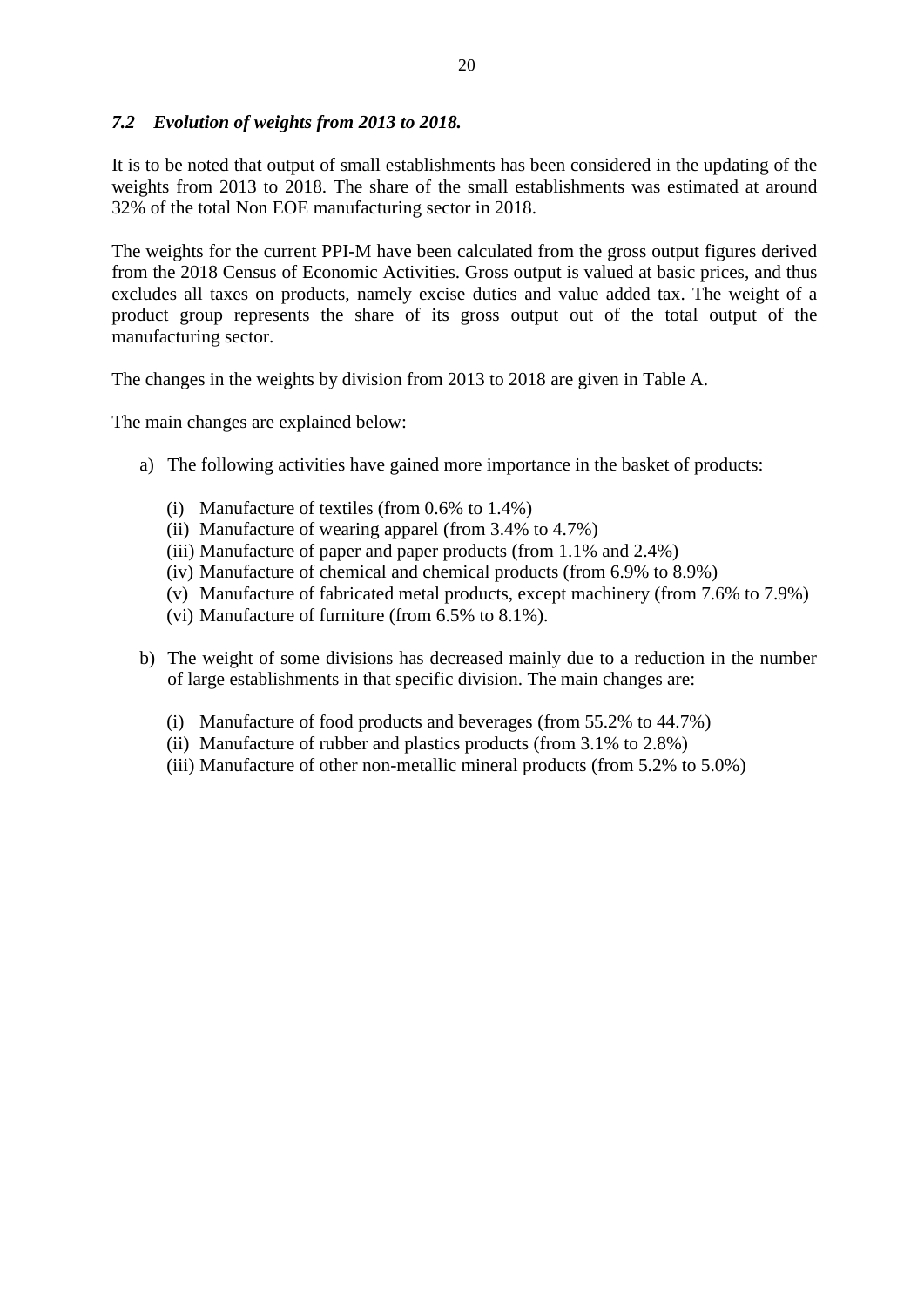| <b>NSIC</b><br><b>Division</b> | <b>Description</b>                                         | Weight<br>2013 | Weight<br>2018 |
|--------------------------------|------------------------------------------------------------|----------------|----------------|
| $10\,$                         | Manufacture of food products                               | 374            | 283            |
| 11                             | Manufacture of beverages                                   | 178            | 164            |
| 13                             | Manufacture of textiles                                    | 6              | 14             |
| 14                             | Manufacture of wearing apparel                             | 34             | 47             |
| 15                             | Manufacture of leather and related products                | 3              | $\overline{4}$ |
| 16                             | Manufacture of wood/wood products/cork, excl. furniture    | 5              | 9              |
| 17                             | Manufacture of paper and paper products                    | 11             | 24             |
| 18                             | Manufacture of printing and reproduction of recorded media | 28             | 27             |
| 20                             | Manufacture of chemicals and chemical products             | 69             | 89             |
| 22                             | Manufacture of rubber and plastics produts                 | 31             | 28             |
| 23                             | Manufacture of other non-metallic mineral products         | 52             | 50             |
| 24                             | Manufacture of basic metals                                | 11             | 11             |
| 25                             | Manufacture of fabricated metal products, except machinery | 76             | 79             |
| 26                             | Manufacture of computer, electronic and optical products   |                | 5              |
| 27                             | Manufacture of electrical equipment                        | $\overline{2}$ | $\overline{2}$ |
| 28                             | Manufacture of machinery and equipment n.e.c               | 9              | 10             |
| 29                             | Manufacture of motor vehicle, trailers and semi-trailers   | 5              | 5              |
| 30                             | Manufacture of other transport equipment                   | 16             | 21             |
| 31                             | Manufacture of furniture                                   | 65             | 81             |
| 32                             | Manufacture of other manufacturing                         | 25             | 47             |
|                                | <b>Overall Index</b>                                       | 1000           | 1000           |

**Table A - Distribution of weights by division, 2013 and 2018**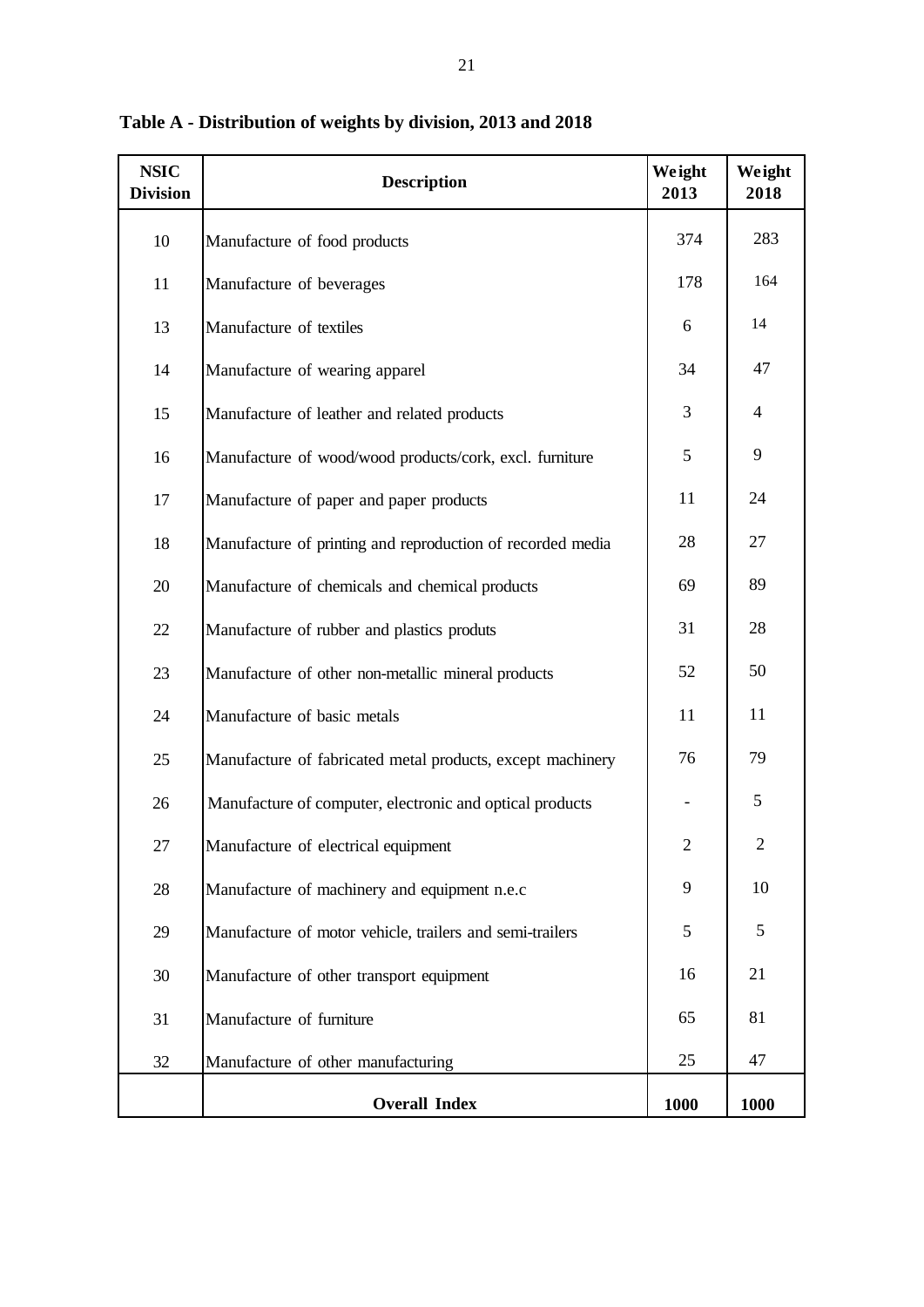The PPI-M is computed according to the Laspeyres Formula.

The formula used is given below

$$
I_c=\frac{\sum W_i*(\frac{P_{ci}}{P_{oi}})}{\sum W_i}*100
$$

Where  $Ic = Index$  for current month

 $Wi = Weight$  associated with product i  $Pci = Price of product i for the current month$ Poi = Price for product i for the base period  $(2018)$ 

The PPI-M is calculated at the 5-digit sub-class level of the NSIC Rev.2 by the above formula. The lowest level indices are determined as a geometric average of the price relatives of the basic observations. Indices at the division level (2-digit code) are then derived as a weighted average of the indices of the products falling within each division. Finally, the overall index is obtained as a weighted average of the division indices.

#### **9. Uses of PPI**

- a) The PPI is a leading indicator of the future status of inflation. Movement of PPI is usually indicative of a similar change of part of the Consumer Price Index (CPI). PPI can also be used in the economic analysis of inflation transmission process.
- b) It provides specific price deflators for the computation of national accounts at constant prices in order to measure real growth
- c) It is helpful in the formulation of contract agreement. It can be used as an escalation clause to protect buyers and sellers against inflation or deflation.
- d) PPI is also used in econometric models, in forecasting and in inventory accounting.

#### **10. Missing prices**

In case of temporarily missing prices for products, imputation is carried out as per International Monetary Fund's recommendations.

#### **11. Treatment of product permanently disappeared**

Products may disappear permanently for various reasons. The products may disappear from the market because new products have been introduced or the establishments from which the